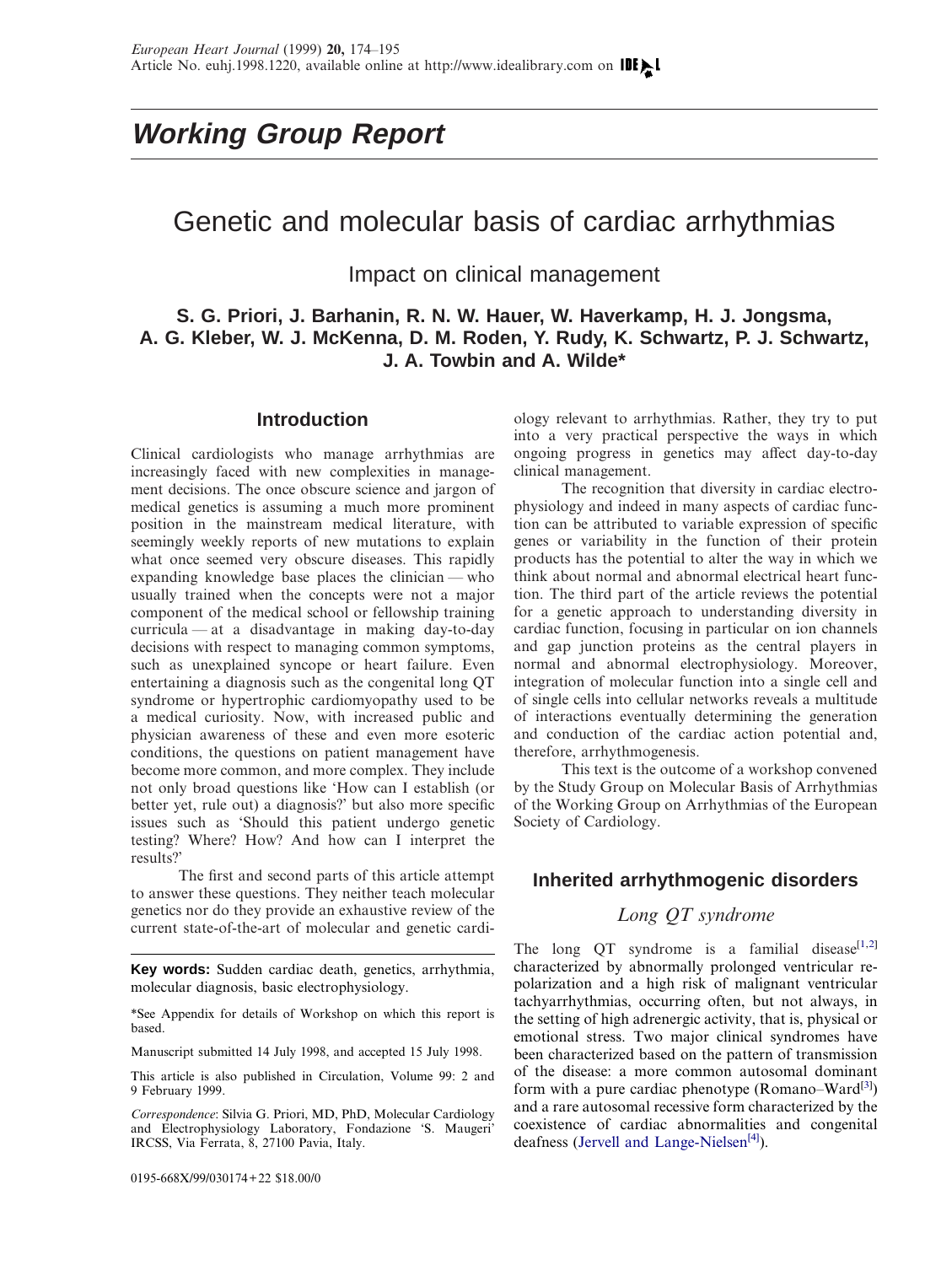| Disease                    | Locus                                                                   | Gene                                                                                           | Reference                                                                                                                                                                                                                   |
|----------------------------|-------------------------------------------------------------------------|------------------------------------------------------------------------------------------------|-----------------------------------------------------------------------------------------------------------------------------------------------------------------------------------------------------------------------------|
| <b>XLCM</b>                | Xp.21.2                                                                 | Dystropin                                                                                      | Muntoni et al. <sup>[70]</sup><br>Muntoni et al. <sup>[71]</sup><br>Milasin et al. <sup>[72]</sup>                                                                                                                          |
| Barth<br><b>ADDCM</b>      | Xq28<br>1q32<br>2p31<br>9q13-q21<br>$10q21-q23$<br>3p22-p25             | G.4.5<br>?<br>$\overline{\cdot}$<br>$\overline{\cdot}$<br>$\overline{\mathcal{L}}$<br>$\gamma$ | Ortiz-Lopez et al. <sup>[68]</sup><br>Bione et al. <sup>[69]</sup><br>Durand et al. <sup>[73]</sup><br>Siu et al. <sup>[74]</sup><br>Krajinovic et al.[75]<br>Bowles et al. <sup>[76]</sup><br>Olsen et al. <sup>[78]</sup> |
| <b>CDDC</b><br><b>FHCM</b> | 15q14<br>$1p1-1q1$<br>1q3                                               | Actin<br>9<br>cTnT                                                                             | Olsen et al. <sup>[79]</sup><br>Kass et al. <sup>[77]</sup><br>Thierfelder et al. <sup>[39]</sup><br>Watkins et al. <sup>[54]</sup>                                                                                         |
|                            | 3p<br>7q3<br>11p11.2                                                    | <b>MELC</b><br>?<br><b>MyPBC</b>                                                               | Poetter et al. <sup>[38]</sup><br>MacRae et al. <sup>[43]</sup><br>Bonne et al. <sup>[40]</sup><br>Watkins et al. <sup>[41]</sup>                                                                                           |
|                            | $12q23-q24.3$<br>$14q11-q12$<br>15q2                                    | MRLC<br>BetaMHC<br>AlfaTM                                                                      | Poetter et al. <sup>[38]</sup><br>Geisterfer et al. <sup>[37]</sup><br>Thierfelder et al. <sup>[39]</sup><br>Watkins et al. <sup>[54]</sup>                                                                                 |
| FA.Fib<br>PFHB-I           | 19p13.2-q13.2<br>$10q22-q24$<br>19q13.2-q13.3                           | $\overline{\mathcal{L}}$<br>$\overline{\mathcal{L}}$<br>$\gamma$                               | Kimura et al. <sup>[42]</sup><br>Brugada et al. <sup>[89]</sup><br>Brink et al. <sup>[90]</sup>                                                                                                                             |
| LQTS $(R-W)$               | $3p21-p23$<br>4q25-q27<br>7q35-q36<br>11p15.5<br>21q22.1-p22            | SCN5A<br>2<br><b>HERG</b><br>KvLQT1<br>$\min\!K$                                               | De Meeus et al. <sup>[92]</sup><br>Wang et al. <sup>[9]</sup><br>Schott et al. <sup>[8]</sup><br>Curran et al. <sup>[12]</sup><br>Wang et al. <sup>[5]</sup><br>Splawski et al.[15]                                         |
| LQTS (JLN)                 | 11p15.5                                                                 | KvLQT1                                                                                         | Neyroud et al. <sup>[19]</sup><br>Splawski et al. <sup>[20]</sup>                                                                                                                                                           |
| ARVD                       | $21q22.1-q22$<br>$1q42-q43$<br>$14q12-q22$<br>14q23-q24<br>2q32.1-q32.2 | minK<br>$\ddot{?}$<br>?<br>$\overline{\mathcal{L}}$<br>$\overline{\mathcal{L}}$                | Schultze-Bahr et al.[16]<br>Rampazzo et al.[61]<br>Severini et al. <sup>[60]</sup><br>Rampazzo et al.[59]<br>Rampazzo et al. <sup>[62]</sup>                                                                                |
| NAXOS<br>F-IVF             | 17q21<br>3p21-p23                                                       | ?<br>SCN5A                                                                                     | Coonar et al. <sup>[58]</sup><br>Chen et al. <sup>[82]</sup>                                                                                                                                                                |

<span id="page-1-0"></span>*Table 1 Mutations in families with familial dilated cardiomyopathy*

XLDCM=X-linked dilated cardiomyopathy; ADDCM=autosomal dominant dilated cardiomyopathy; Barth=Barth syndrome;  $\overrightarrow{CDDCC}$ =conduction defect and dilated cardiomyopathy; FHCM=familial hypertrophic cardiomyopathy; FA.Fib=familial atrial fibrillation; PFHB-I=progressive familial heart block type I; LQTS (R–W)=long QT syndrome Romano–Ward type; LQTS (JLN)=long QT syndrome Jervell and Lange-Nielsen type; ARVD=arrhythmogenic right ventricular cardiomyopathy; NAXOS=Naxos disease; F-IVF=familial idiopathic ventricular fibrillation.

### *Long QT syndrome genes*

Five  $\overline{{\rm loc}}$  loci<sup>[\[5](#page-17-4)-8]</sup> have been associated with the Romano– Ward long QT syndrome and they are located on chromosomes 3, 4, 7, 11 and 21 [\(Table 1\)](#page-1-0). As illustrated in [Fig. 1,](#page-2-0) four long QT syndrome disease genes, each encoding an ion channel protein, have been identified: SCN5A, encoding the cardiac sodium channel (chromo-some 3)<sup>[\[6](#page-17-6)[,9](#page-17-7)-11]</sup>; HERG, encoding the  $I_{Kr}$  potassium channel protein (chromosome  $7$ <sup>[\[6](#page-17-6)[,12\]](#page-17-9)</sup>; KvLQT1, encoding the alpha subunit of the  $I_{Ks}$  potassium channel protein (chromosome  $11$ )<sup>[\[5,](#page-17-4)13[,14\]](#page-17-10)</sup> and KCNE1, encoding minK, an ancillary subunit for the  $I_{Ks}$  channel complex (chromosome  $21$ )<sup>[\[15](#page-17-11)[,16\]](#page-17-12)</sup>. The gene at the chromosome 4 locus (LQT4) has not been identified. Families linked to none of these five loci have been described, so there are other disease genes. The recognition that the long QT syndrome is actually a group of ion channel diseases with a similar phenotype has led to the new terminology for mutations: (i) LQT1 on KvLQT1, (ii) LQT2 on HERG, (iii) LQT3 on SCN5A, (iv) LQT5 on minK. Although the prevalence of each variant of the long QT syndrome has not been precisely defined, LQT1 is the most frequently encountered form, whereas LQT3 and LQT5 are rare.

### *Mutations in long QT syndrome genes*

Most of the mutations identified to date in the long QT syndrome genes are missense mutations. These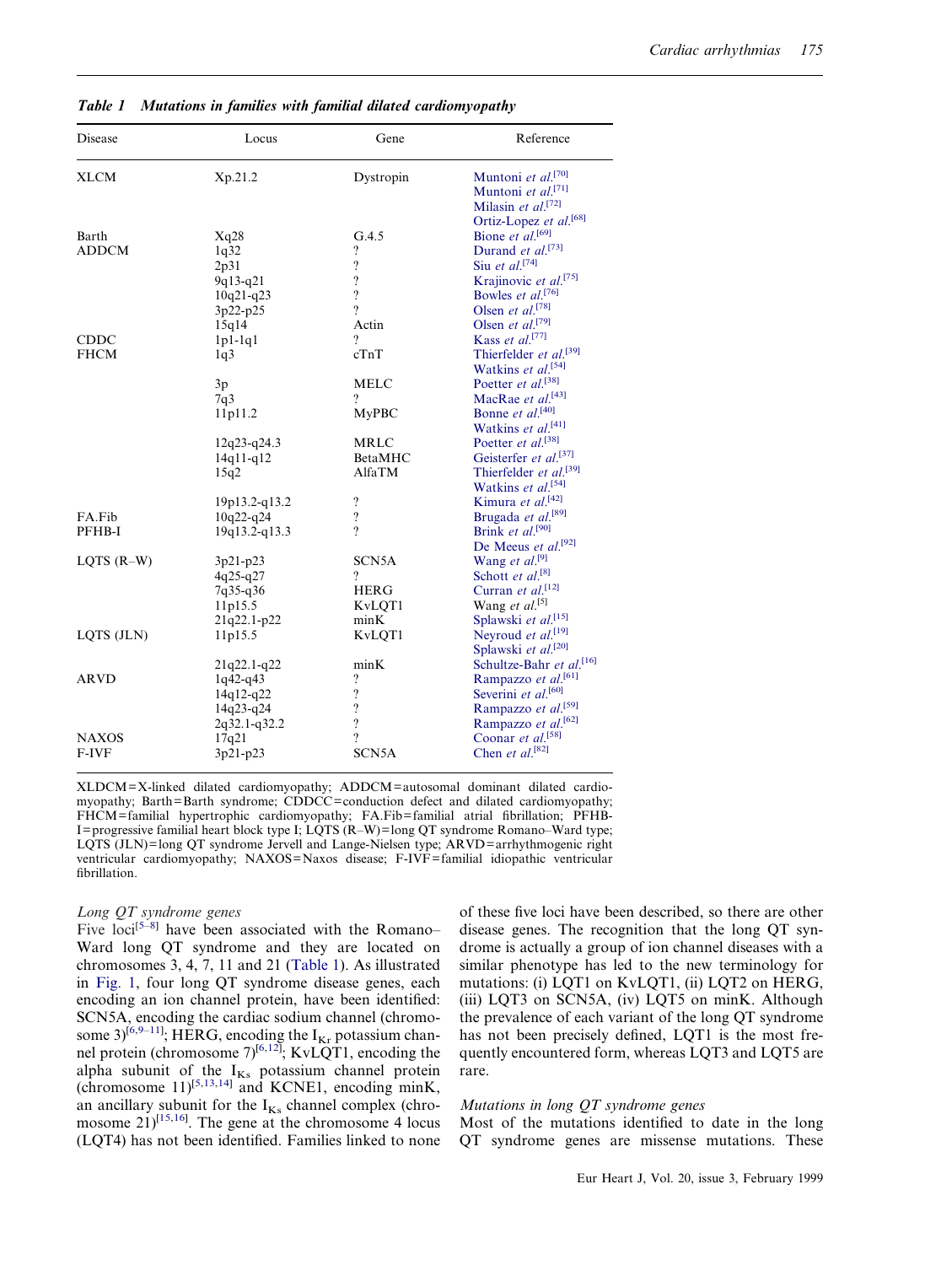

<span id="page-2-0"></span>*Figure 1* **LQTS genes Chromosomal locations of the genes and predicted topology of the ion channel proteins associated with the genetic variants of the LQTS.**

mutations are not confined to a single location but are found at various positions within each gene in different families. Thus, in most affected families, the long QT syndrome is due to a distinctive, or 'private' mutation. This remarkable genetic heterogeneity probably contributes to the variability in the clinical presentation.

A few mutational 'hot-spots' (such as specific positions within a gene mutated in multiple families) have been identified in  $KvLQT1^{[17]}$  $KvLQT1^{[17]}$  $KvLQT1^{[17]}$  and  $HERG^{[18]}$  $HERG^{[18]}$  $HERG^{[18]}$ . Unrelated kindreds worldwide with the same mutation can therefore be studied to test the logical hypothesis that they share common clinical or epidemiological features. Contrary to expectations, initial studies indicate that substantial phenotypic heterogeneity remains even with an identical long QT syndrome gene abnormality. This, in turn, suggests that variable expression of as-yetunidentified 'modifier genes' contributes to the clinical manifestations of the disease.

The Jervell and Lange-Nielsen (autosomal recessive) variant of the long QT syndrome (in which affected subjects have especially long QT intervals) arises in individuals who inherit abnormal KvLQT1 or minK alleles from both parents. The abnormal allele can be the same (usually in consanguineous families) $[19,20]$  $[19,20]$  or differ-ent ('compound heterozygosity')<sup>[\[16\]](#page-17-12)</sup>. Thus, parents of subjects with Jervell and Lange-Nielsen carry long QT syndrome mutations, although most (but not all) are aysmptomatic. Recently, a family with apparent autosomal recessive long QT syndrome without deafness has also been identified $[21]$ . These findings all suggest that 'gene dosage' determines the phenotype (two abnormal alleles appear worse than one), and also highlights the extraordinary variability in the long QT syndrome phenotype<sup>[\[22](#page-18-12)[–25\]](#page-18-13)</sup>. The location of the mutations within

the gene (for example, close to the regions encoding specific structures such as the pore, the voltage sensor, the S1–S6 region, or the N or C-terminal portions) or the type of mutation (the nature of the amino acid substitution, missense mutation vs deletions or insertions) may also play a role.

#### *Functional consequences of mutations*

The channels carrying  $I_{Kr}$  and  $I_{Ks}$  are multimeric; that is, alleles from both parents are thought to contribute to the channel complexes. When mutations in KvLQT1, KCNE1 or HERG are expressed alone or with wild-type alleles in oocytes or in other cell lines, they exhibit 'loss of function', i.e. the total current carried by the defective channel complexes is reduced. Some of the mutations not only reduce current but also modify channel kinetics. Many HERG and KvLQT1 mutations have been identified as 'dominant negative' because when the mutant protein is co-expressed with the native pro-tein<sup>[13[,14](#page-17-10)[,26](#page-18-14)[,27\]](#page-18-15)</sup> the resulting defect in current exceeds  $\frac{50}{%}$ . One explanation for this phenomenon is that incorporation of a single abnormal protein subunit into the tetrameric channel structure is sufficient to alter the overall behaviour of the current.

By contrast, mutations in the SCN5A channels cause a 'gain of function'<sup>[\[10](#page-17-15)[,11\]](#page-17-8)</sup>. These mutations produce a persistent late sodium current which is not present physiologically and which is due to defective inactivation. In all described mutations, the sodium current is increased because of late reopenings of the channels, while in the three amino-acid deletion  $(\Delta KPO)$  long lasting bursts of channel activity are also present. These mutations also differ in severity, with the  $\Delta$ KPQ deletion being associated with a quantitatively larger increase in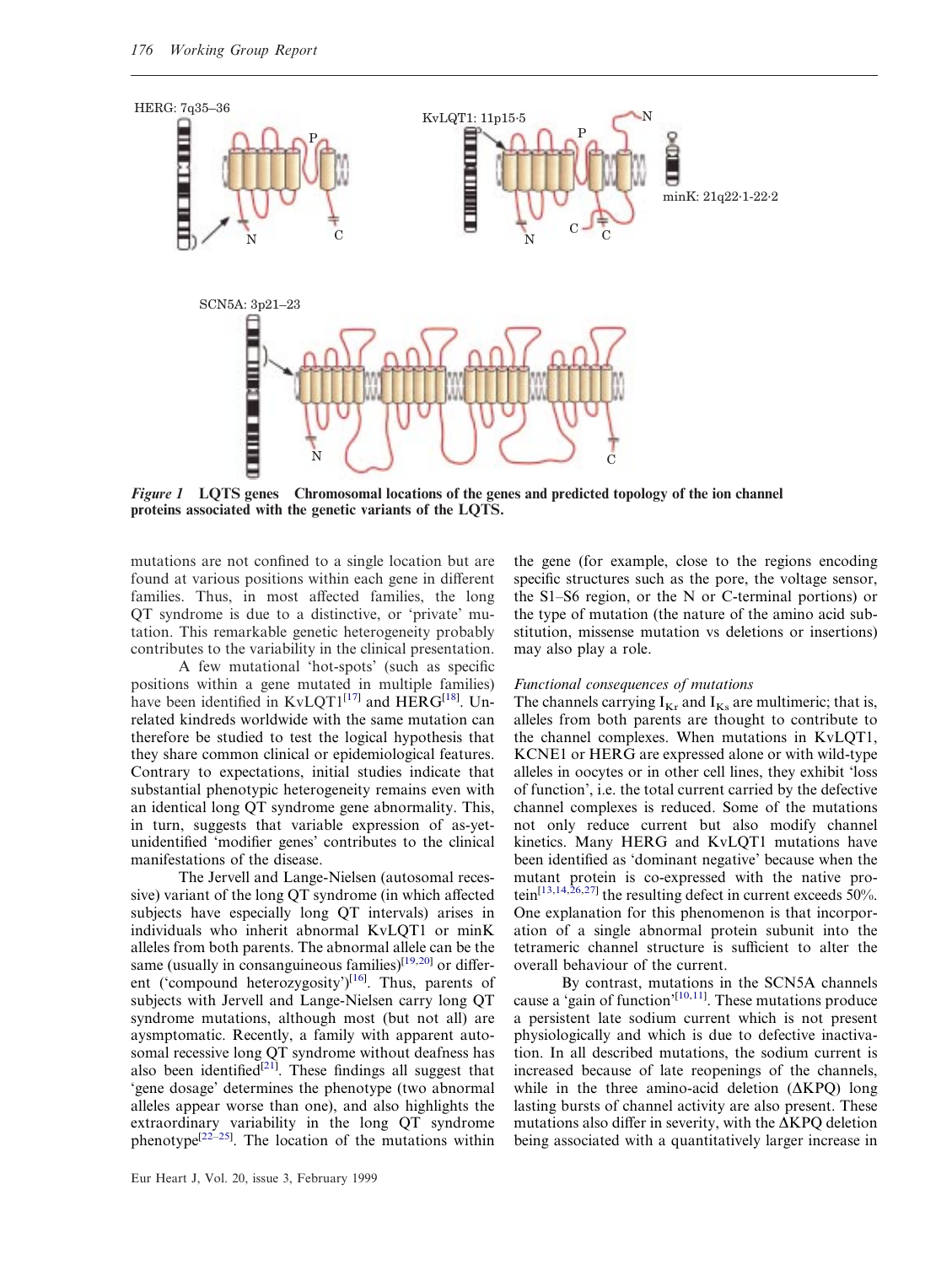late sodium inward current<sup>[\[11\]](#page-17-8)</sup>. It is generally difficult to develop specific therapies for loss of function (for example, the  $K^+$  channel defects described above). By contrast, the gain in abnormal function exhibited by mutant SCN5A gene products raises the possibility that a cure could be accomplished by pharmacological agents that inhibit the 'gained' function, i.e. block the late  $I_{\text{Na}}$ . Indeed, some data suggest that these currents are especially sensitive to block by mexiletine or lidocaine $[10, 11]$  $[10, 11]$ .

#### *Genotype–phenotype correlations*

The different time and voltage dependence of the ionic currents involved in the long QT syndrome may help explain some aspects of the variable phenotype and raise the possibility of gene-specific treatment. Indeed, available data on several hundred genotyped patients indicate the existence of gene-specific differences in the triggers for cardiac events<sup>[\[28\]](#page-18-16)</sup>. Exercise-related events dominate the clinical picture in  $I_{Ks}$ -related long QT syndrome (LQT1)<sup>[\[28\]](#page-18-16)</sup>.  $I_{Ks}$  is the predominant K<sup>+</sup> current in conditions of high sympathetic activity, particularly at shorter cycle lengths. Thus, reduced  $I_{Ks}$  will be predicted to lead to inadequate action potential shortening with adrenergic stress and thereby account for the high prevalence of arrhythmic events in these patients during exercise. By contrast, most LQT3 patients experience events during sleep or at rest; they are also able to markedly shorten their QT interval during exercise<sup>[\[29\]](#page-18-17)</sup>. In these cases, it seems likely that the presence of normal  $K^+$  currents produces normal action potential shortening during exercise; however, at rest, defective inactivation of  $I_{N_a}$  will result in an increase in the plateau inward Na<sup>+</sup>-current. This apparently 'nice' distinction between LQT1 and LQT3 is, however, complicated by the reality that LQT2 patients also tend to display events both at rest and during exercise, thus pointing to the persistent limitations in current understanding.

There is an emerging sense that gene-specific therapy may be feasible for some forms of long QT syndrome. This related both to pharmacological therapy as well as to advice regarding lifestyle. A disorder based on disturbed inactivation kinetics of the sodium channel (LQT3) seems likely to respond to a sodium channel blocker. Indeed, in LQT3 patients, the QT-interval seems to shorten more than in LQT1 and in LQT2 patients in response to mexiletine, but individual exceptions do exist<sup>[\[29\]](#page-18-17)</sup> and significant shortening of  $\overline{QT}$ intervals by sodium channel blockers has been reported in some LQT2 patients<sup>[\[30\]](#page-18-18)</sup>. It is also possible that while mexiletine or similar drugs shorten QT in LQT3, beta-blockade might still be required to suppress arrhythmias. As the amplitude of  $I_{Kr}$  increases when extracellular potassium concentration is increased, attempts have been undertaken to increase  $K^+$  levels in long QT syndrome patients. To date, the QT interval has been shown to shorten significantly in LQT2 patients<sup>[\[31\]](#page-18-19)</sup>, but neither LQT1 nor LQT3 patients have been tested with this approach. Because  $I_{Kr}$  function is normal in the latter subjects, elevating potassium to increase  $I_{Kr}$ 

should shorten QT in them as well. The putative role of  $I_{Ks}$  in cardiac physiology suggests an especially favourable effect of beta-blockade and the avoidance of vigorous increase in heart rate (i.e. competitive sports) in LQT1 and LQT5. These examples demonstrate that gene-specific therapy may be feasible in the long QT syndrome. However, it should be emphasized that longterm trials are not yet available, and that, at the present time, beta-blockers remain the first choice therapy.

#### *Drug-induced long QT syndrome*

It has long been postulated that drug-induced long QT syndrome might represent a genetically-mediated 'forme fruste' of the long QT syndrome<sup>[\[32\]](#page-18-20)</sup>. Recent studies have identified relatively large numbers of individuals who carry 'silent' mutations on long QT syndrome genes<sup>[\[22](#page-18-12)[–25\]](#page-18-13)</sup>. Thus, these persons, whose long  $\overline{QT}$  syndrome mutations by themselves produce an alteration in repolarizing currents that is insufficient to prolong the QT interval at rest, may be especially sensitive to any drugs that affects  $K^+$  currents. The combination of even a modest degree of  $I_{K_r}$  blockade, induced by a variety of drugs used for multiple purposes<sup>[\[33\]](#page-18-21)</sup> and the silent mutations could produce a major prolongation in action potential that triggers the onset of Torsades de pointes. Indeed, occasional patients with typical drug-induced long QT syndrome and underlying mutations on long QT syndrome genes have now been identified. However, the rarity of this phenomenon means that genetic testing in patients with drug-induced long QT syndrome is not yet warranted in the absence of other indications (for example, family history, long baseline QT)<sup>[\[34](#page-18-22)[,35\]](#page-18-23)</sup>.

### *Familial hypertrophic cardiomyopathy*

Hypertrophic cardiomyopathy<sup>[\[36\]](#page-18-24)</sup> is transmitted as an autosomal dominant disease. Its clinical phenotype is characterized by unexplained and inappropriate clinical left and/or right ventricular hypertrophy, which may be severe 4 to 5 cm), mild or even absent. Characterization of the distribution of left ventricular hypertrophy is arbitrary, but by convention hypertrophy is considered to be either asymmetric septal hypertrophy, concentric or predominantly distal ventricular. Any pattern of hypertrophy, however, may be seen including hypertrophy confined to the posterior or free wall. Characteristic histological features included myocyte disarray surrounding areas of increased loose connective tissue.

Clinically, there is marked haemodynamic heterogeneity among patients with familial hypertrophic cardiomyopathy. Systolic function may be hyperdynamic (with or without obstruction), 'normal' or impaired (10–15%). Diastolic dysfunction is the usual physiological abnormality, although the precise abnormality of ventricular filling and compliance is extremely variable.

Familial hypertrophic cardiomyopathy-related arrhythmias occur both at the ventricular and at the atrial level. Importantly, sudden cardiac death in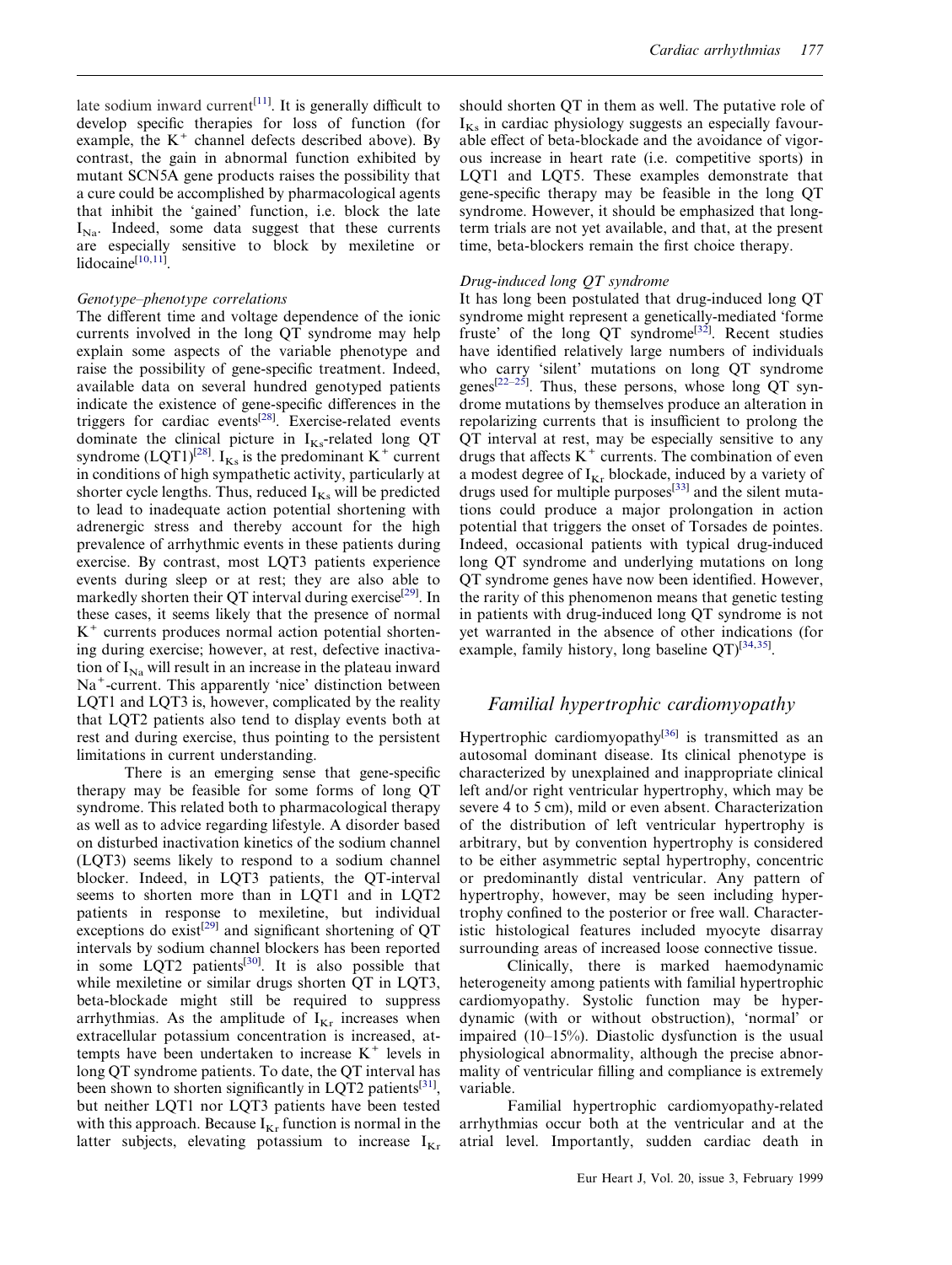

<span id="page-4-0"></span>*Figure 2* **FHCM genes Chromosomal locations of the genes and locations of the sarcomeric proteins associated with the genetic variants of FHCM.**

familial hypertrophic cardiomyopathy is not necessarily caused by ventricular arrhythmias. Atrial fibrillation in the presence of an accessory pathway, bradyarrhythmias and ischaemia may all lead to sudden death. In b-myosin heavy chain related patients (probably the majority), hypertrophy itself does not seem to be the main determinant of malignant ventricular arrhythmia. One caveat in interpreting electrophysiological changes in these settings is that a common secondary response to injury (such as pressure overload or coronary occlusion) is cardiac hypertrophy, which in diseased hearts produces further functional changes, notably in calcium handling. Thus, the extent to which any of the observed electrophysiological alterations are primary or secondary to the response to the disease process requires further study.

#### *Familial hypertrophic cardiomyopathy genes*

As illustrated in [Fig. 2,](#page-4-0) there is considerable genetic heterogeneity in familial hypertrophic cardiomyopathy. Mutations in seven sarcomeric protein genes have been identified in families with familial hypertrophic cardiomyopathy [\(Table 1\)](#page-1-0). These are: (1) beta-myosin heavy chain on chromosome  $14^{[37]}$  $14^{[37]}$  $14^{[37]}$ ; (2) cardiac essential myosin light chain on chromosome  $3^{[38]}$  $3^{[38]}$  $3^{[38]}$ ; (3) cardiac regulatory myosin light chain on chromosome  $12^{[38]}$  $12^{[38]}$  $12^{[38]}$ ; (4) cardiac troponin  $\overline{T}$  on chromosome  $1^{[39]}$  $1^{[39]}$  $1^{[39]}$ ; (5) alpha tropomyosin on chromosome 15<sup>[\[39\]](#page-18-0)</sup>; (6) cardiac myosin binding protein-C on chromosome  $11^{[40,41]}$  $11^{[40,41]}$  $11^{[40,41]}$  $11^{[40,41]}$ ; and (7) cardiac

troponin I on chromosome  $19^{[42]}$  $19^{[42]}$  $19^{[42]}$ . An additional locus has been identified on chromosome 7 in a large family with both familial hypertrophic cardiomyopathy and cardiac preexcitation (Wolff-Parkinson-White)<sup>[\[43\]](#page-18-3)</sup>.

The prevalence of the different gene abnormalities in familial hypertrophic cardiomyopathy is being delineated. To date, information on less than 100 genotyped families suggests that mutations in beta-myosin heavy chains and myosin binding protein C are more common than the others. In addition to this locus heterogeneity, there is, as in the long QT syndrome, marked allelic heterogeneity for all the recognized disease genes, and to date more than 85 different mutations have been reported (for reviews see<sup>[\[34](#page-18-22)[,44](#page-18-25)[,45\]](#page-18-26)</sup>). The majority of mutations are missense mutations, although, for the cardiac myosin binding protein C gene, most of the mutations lead to an early stop codon, resulting in truncated mutant proteins<sup>[\[46\]](#page-18-27)</sup>. Functional studies of mutant myosin indicates that sarcomeric contractile performance is depressed $[47-49]$  $[47-49]$ . This in turn suggests that myocyte hypertrophy characteristic of familial hypertrophic cardiomyopathy reflects a compensatory response. The molecular (or other) determinants of myocyte disarray and myocardial fibrosis (interstitial and replacement) remain unclear. It may well be that these latter responses relate to the type of mutation (e.g. greater with troponin-related disease) and that sudden death and clinical arrhythmia are the clinical consequences of extensive disarray and fibrosis.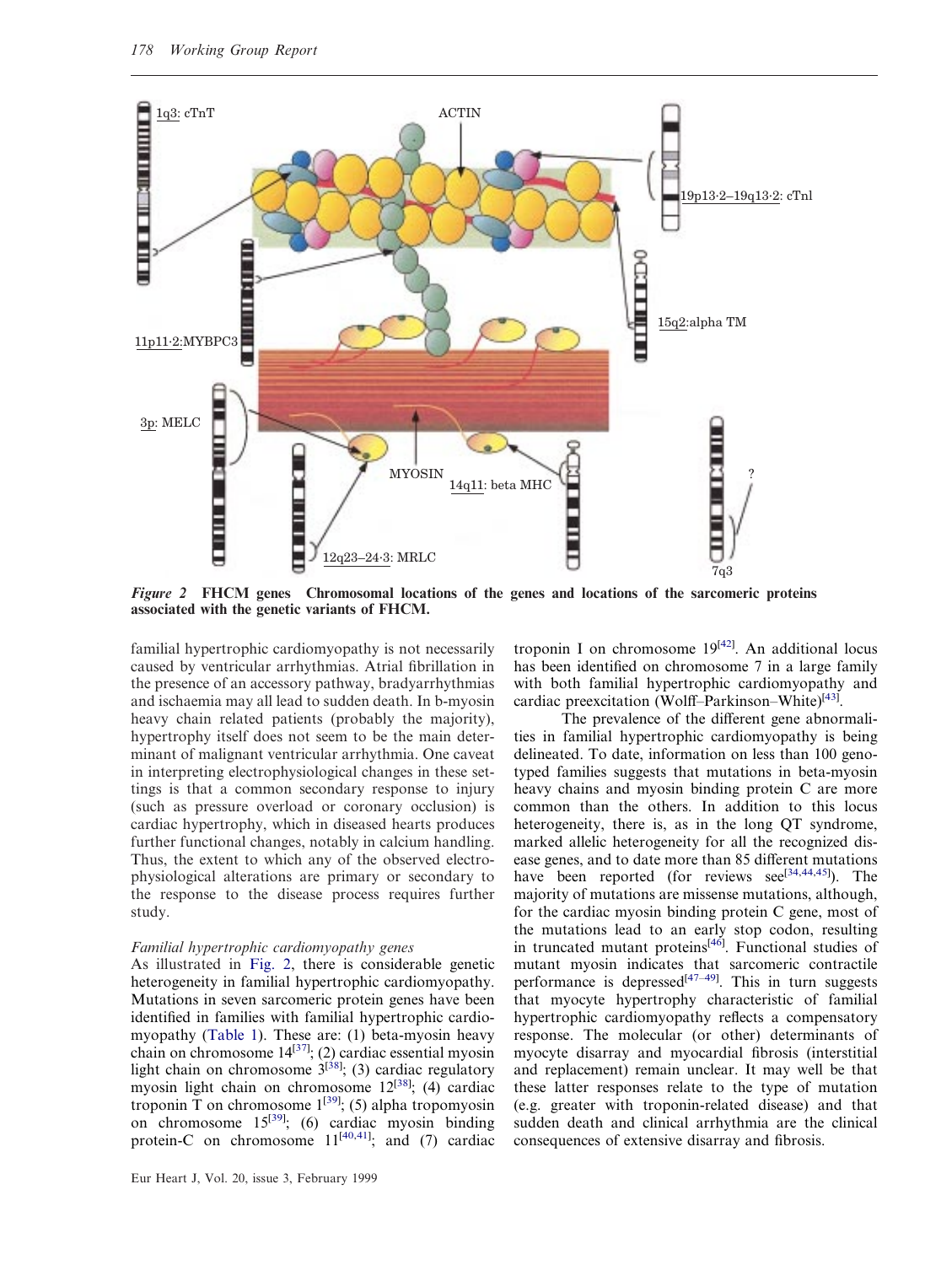#### *Genotype–phenotype correlations*

Information on the genotype–phenotype relation in familial hypertrophic cardiomyopathy is still preliminary, as the published data on genotyped patients relates to only a few hundred individuals from centres that may reflect different referral biases. It is nevertheless clear that the phenotype varies not only with the type of mutation, but also within individuals bearing the same mutation. The 403 codon in beta-myosin is a hot spot for mutations; the arginine to glutamine mutation is associated with a poor prognosis, whereas the arginine to tryptophan mutation appears more benign $^{\left[50-52\right]}$ . Current practice suggests that if the ECG and twodimensional echocardiogram are normal by age 25, then the patient can be safely reassured that he or she will not develop clinical familial hypertrophic cardiomyopathy. However, myosin binding protein C mutations appear to be associated with age-related penetrance during adult life<sup>[\[40](#page-18-4)[,41](#page-18-5)[,53\]](#page-18-31)</sup>. Further information confirming the impression that adult onset of disease is an important feature seen with myosin binding protein C mutations would thus have a significant impact on management and counselling. The disease caused by troponin T mutations appears associated with mild or absent hypertrophy, a 20 to 25% incidence of non-penetrance and a high incidence of premature sudden death (possibly greater in young men although the numbers are small) which can occur even in the absence of significant clinical left ventricular hypertrophy<sup>[\[54](#page-18-1)-56]</sup>.

### *Arrhythmogenic right ventricular dysplasia*

Arrhythmogenic right ventricular dysplasia is a recently recognised familial cardiomyopathy $[57]$ . The disease is characterized by fibro-fatty replacement of the right ventricular myocardium and life-threatening ventricular tachyarrhythmias originating from the right ventricle. Occasionally, the left ventricular myocardium is involved as well. Disease progression is associated with left ventricular involvement (50%), atrial dilatation and arrhythmias with embolic risk. Malignant ventricular arrhythmias are a common manifestation of the disease. Inducibility and reproducibility in the clinical electrophysiological laboratory is high, suggesting that reentrant mechanisms related to the distinctive structural changes are likely. The disease appears especially common in North Eastern Italy (prevalence 1:1000) with an autosomal dominant inheritance (30%). An autosomal recessive variant of arrhythmogenic right ventricular dysplasia which is associated with a distinctive extracardiac phenotype (woolly hair and palmoplantar keratoderma) has been reported from the island of Naxos in Greece<sup>[\[58\]](#page-18-10)</sup>.

### *Molecular basis of arrhythmogenic right ventricular dysplasia*

To date, four loci for autosomal dominant arrhythmogenic right ventricular dysplasia have been identified, two of which are in close proximity on chromosome 14

 $(14q23-q24$  and  $14q12 - q22)^{59,60}$ . A third locus was located on chromosome  $1(1q42-q43)^{[61]}$  $1(1q42-q43)^{[61]}$  $1(1q42-q43)^{[61]}$ , and the fourth on<sup>[\[62\]](#page-19-18)</sup> chromosome 2 (2q32.1-q32.2) [\(Table 1\)](#page-1-0). The autosomal recessive syndrome variant of arrhythmogenic right ventricular dysplasia has been linked to a locus on chromosome 17 (17q21), within the gene encoding a keratin, a reasonable candidate for the entity<sup>[\[58\]](#page-18-10)</sup>. Further advances will facilitate recognition of the non-arrhythmic clinical presentations and the broader phenotype of arrhythmogenic right ventricular dysplasia/Naxos disease [\(Table 1\)](#page-1-0).

### *Dilated cardiomyopathy*

Dilated cardiomyopathy is a genetically heterogeneous and clinically heterogeneous disease<sup>[\[63\]](#page-19-20)</sup>, which can affect newborns, children, adolescents, adults and the elderly. The disease may be associated with other organ or muscle abnormalities or present as a pure disorder. Malignant life-threatening ventricular arrhythmia as well as atrial arrhythmia with a serious impact on cardiac function are frequently associated with the disorder. As in familial hypertrophic cardiomyopathy, sudden death in dilated cardiomyopathy may also be caused not only by ventricular arrhythmias but also by bradyarrythmias. Whenever spontaneous ventricular arrhythmia have been clinically documented, the inducibility and reproducibility of the arrhythmia in electrophysiological studies is usually low, favouring the possibility of a predominant role for non-reentrant mechanisms<sup>[\[64](#page-19-21)[,65\]](#page-19-22)</sup>. At least 30% of cases of dilated cardiomyopathy are inherited (that is, familial dilated cardiomyopathy, familial dilated cardiomyopathy) with a significant percentage of the remaining cases being acquired (that is, myocarditis, ischaemic heart disease etc.). Inherited dilated cardiomyopathy may have autosomal dominant, autosomal recessive, X-linked or mitochondrial transmission [\(Table 1\)](#page-1-0).

#### *Molecular basis of dilated cardiomyopathy*

To date, genes for X-linked and autosomal dominant dilated cardiomyopathy have been mapped, demonstrat-ing genetic heterogeneity<sup>[\[66\]](#page-19-23)</sup>. The genes for two X-linked cardiomyopathies have been identified: the dystrophin gene which is also responsible for Duchenne and Becker muscular dystrophy $[67, 68]$  $[67, 68]$ , and G4.5 in Barth Syndrome (X-linked cardioskeletal myopathy with neutropenia, abnormal mitochondria and 3-methylglutaconic aciduria)<sup>[\[69\]](#page-19-4)</sup>. Multiple mutations in both genes have also been reported<sup>[\[68](#page-19-3)-72]</sup>.

Dystrophin is a large cytoskeletal protein which is found on the inner face of the sarcolemma and attaches at its N-terminal domain to F-actin in the matrix and to the dystrophin-associated glycoprotein complex (an oligomeric transmembrane protein) at its C-terminal domain. The protein encoded by the G4.5 gene is called 'tafazzin' but its function is unknown.

Genes for autosomal dominant dilated cardiomyopathy have been mapped to six different loci thus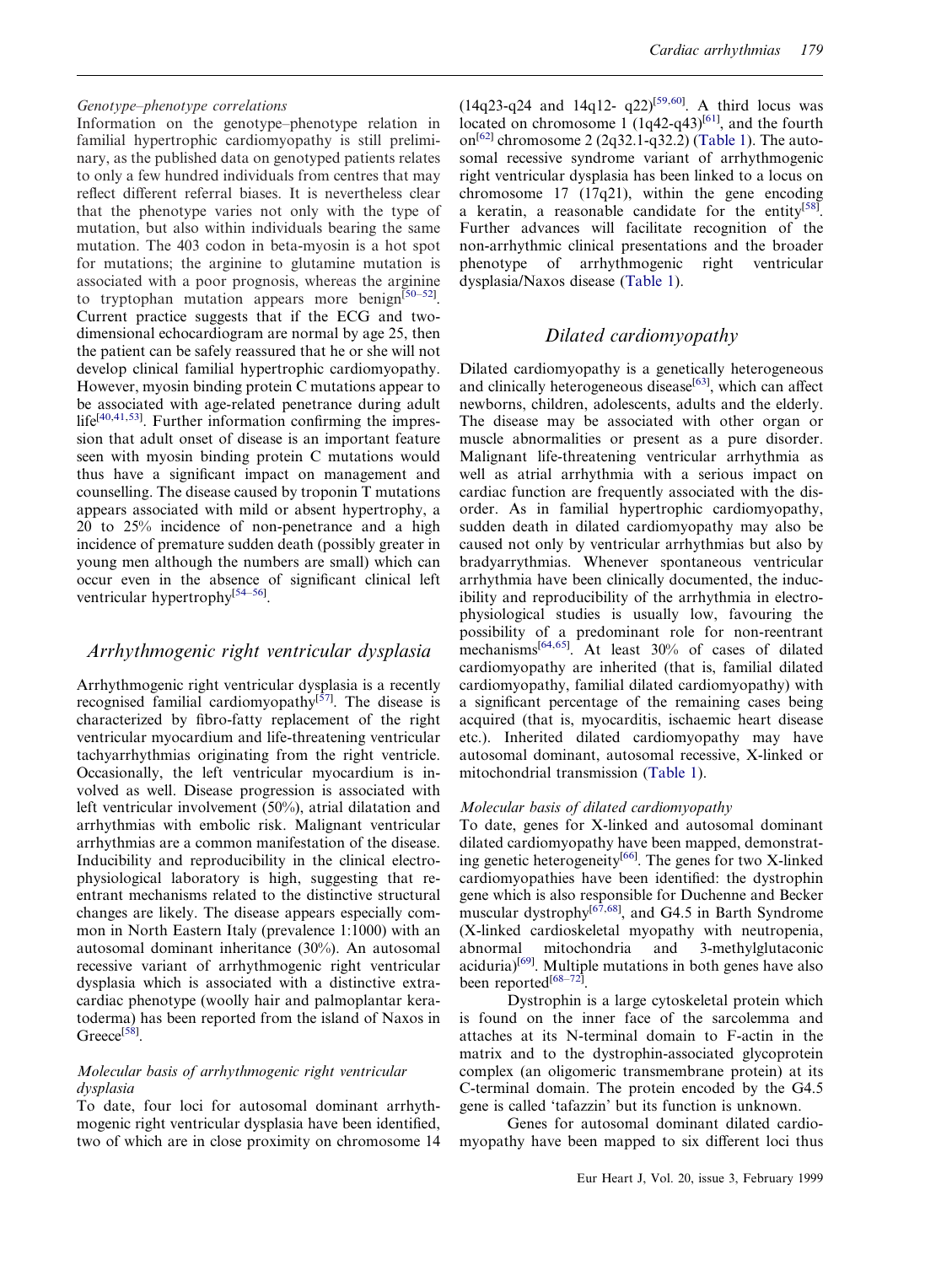far. 'Pure' dilated cardiomyopathy has been localized to 1q32, 2p31, 9q13, and  $10q^2$ 1-q23<sup>[\[73](#page-19-5)-76]</sup>, while dilated cardiomyopathy with conduction defects has been mapped to  $1p1-1q1^{[77]}$  $1p1-1q1^{[77]}$  $1p1-1q1^{[77]}$  and  $3p22-3p25^{[78]}$  $3p22-3p25^{[78]}$  $3p22-3p25^{[78]}$ . Recently, mutations in cardiac actin<sup>[\[79\]](#page-19-10)</sup> located on chromosome 15q14 have been identified, therefore so far actin is the only known gene for autosomal dominant dilated cardiomyopathy. Based on this finding, [Olsen](#page-19-10) *et al*. [79] have now proposed that dilated cardiomyopathy results as a consequence of defective transmission of force in cardiac myocytes leading to heart failure.

# *Idiopathic ventricular fibrillation and the Brugada syndrome*

Another interesting group of patients which has become a target for genetic studies is represented by individuals with so-called idiopathic ventricular fibrillation (that is, patients with a normal heart that experience cardiac arrest with documented ventricular fibrillation)<sup>[\[80\]](#page-19-25)</sup>. A subgroup of these patients experience sudden death which may occur in families, apparently have no structural heart disease and have right precordial ST segment elevation, sometimes with right bundle branch block (Brugada syndrome<sup>[\[81\]](#page-19-26)</sup>). These electrocardiographic characteristics may depend on exaggerated transmural differences in action potential configuration, especially in the right ventricular outflow tract. This could arise from dysfunction of a number of ion currents, such as  $I_{\text{to}}$ , L-type Ca<sup>2+</sup> current (I<sub>Ca(L)</sub>) and I<sub>Na</sub>.

At least one variant of the Brugada syndrome is caused by defects in the sodium channel gene (SCN5A), i.e. the same gene implicated in LQT3[\[82\]](#page-19-19) . In the Brugada syndrome, the mutations identified apparently lead to a loss of function while in LQT3 all cause a gain of function. Thus, the long QT and the Brugada syndromes appear to be separate allelic disorders.

Evidence that not all patients with the Brugada syndrome have defects on the cardiac sodium channel (Priori *et al*., 1998 personal communication) suggest that, in analogy with the other inherited cardiac diseases, genetic heterogeneity is also present in Brugada syndrome.

### *Atrial fibrillation*

Perhaps the commonest arrhythmia requiring intervention is atrial fibrillation. Data are now emerging from a number of laboratories on the potential molecular basis of electrophysiological changes observed in atria that have been fibrillating for hours to days and those that have been fibrillating for weeks to months<sup>[\[83](#page-19-27)-87]</sup>. They all share a marked shortening of refractoriness, probably reflecting decreased action potential duration early during atrial fibrillation. Available data suggest that a major mechanism is decreased inward current through L-type calcium channels and possibly sodium

channels<sup>[\[88\]](#page-19-29)</sup>. Later during the 'remodelling' that appears to accompany chronic atrial fibrillation, changes in expression and/or distribution of connexin proteins and/or other ion channel proteins, as well as changes in cellular ultrastructure, may play a role.

Inherited atrial fibrillation is considered uncommon and has been reported with autosomal dominant transmission. Recently, familial atrial fibrillation has been mapped to 10q22-q24 (a region of approximately 11 cM) in three families<sup>[\[89\]](#page-19-12)</sup>. Expansion of the previously identified kindreds has allowed further refining of the map position and limitation of the gene critical region.

A fascinating issue concerning atrial fibrillation is its association with other disorders, such as dilated cardiomyopathy, familial hypertrophic cardiomyopathy and LQT4 and the possibility that a mutation in a gene responsible for one of these associated disorders could cause familial atrial fibrillation. For instance, is it simply circumstantial that a familial dilated cardiomyopathy locus<sup>[\[76\]](#page-19-8)</sup> and the mapped atrial fibrillation locus are within the same relatively small region of 10q21-q24? Is there something different about the clinical course, and thus the causative gene responsible for LQT4<sup>[\[8\]](#page-17-5)</sup> in which prolonged QTc appears to be associated with a high incidence of atrial fibrillation and slower heart rates than typically seen in the long QT syndrome? Could this be a different type of gene (i.e. not an ion channel) or a new channel disorder?

### *Progressive familial heart block*

Two forms of progressive familial heart block<sup>[\[90\]](#page-19-13)</sup> which differ in their ECG characteristics, have been reported. The first, progressive familial heart block-I, is defined on the ECG by evidence of bundle branch disease such as right bundle branch block, left anterior hemiblock, left posterior hemiblock, or complete heart block with broad QRS complexes. Progression of disease occurs with changes in the ECG, from a normal ECG to right bundle branch block to complete heart block. Typical manifestations of the disease are syncope, sudden death, or Stokes–Adams attacks. The second form of progressive familial heart block, known as progressive familial heart block-II, presents with complete heart block and narrow QRS complexes and is believed to occur due to atrioventricular nodal disease with atrioventricular block and an idionodal escape rhythm. Typically these patients present with sinus bradycardia and left posterior hemiblock, and develop syncope and Stokes– Adams attacks.

Genetically, progressive familial heart block-I is better studied than progressive familial heart block-II and appears to be inherited in an autosomal dominant fashion. [Brink](#page-19-30) et al.<sup>[91]</sup> studied three South African families with progressive familial heart block-I, including one nine generation kindred, for linkage analysis. Using 86 family members (39 affected), linkage was identified on chromosome 19 at 19q13.2-q13.3 and the gene was localized to within 10 cM of the kallikrein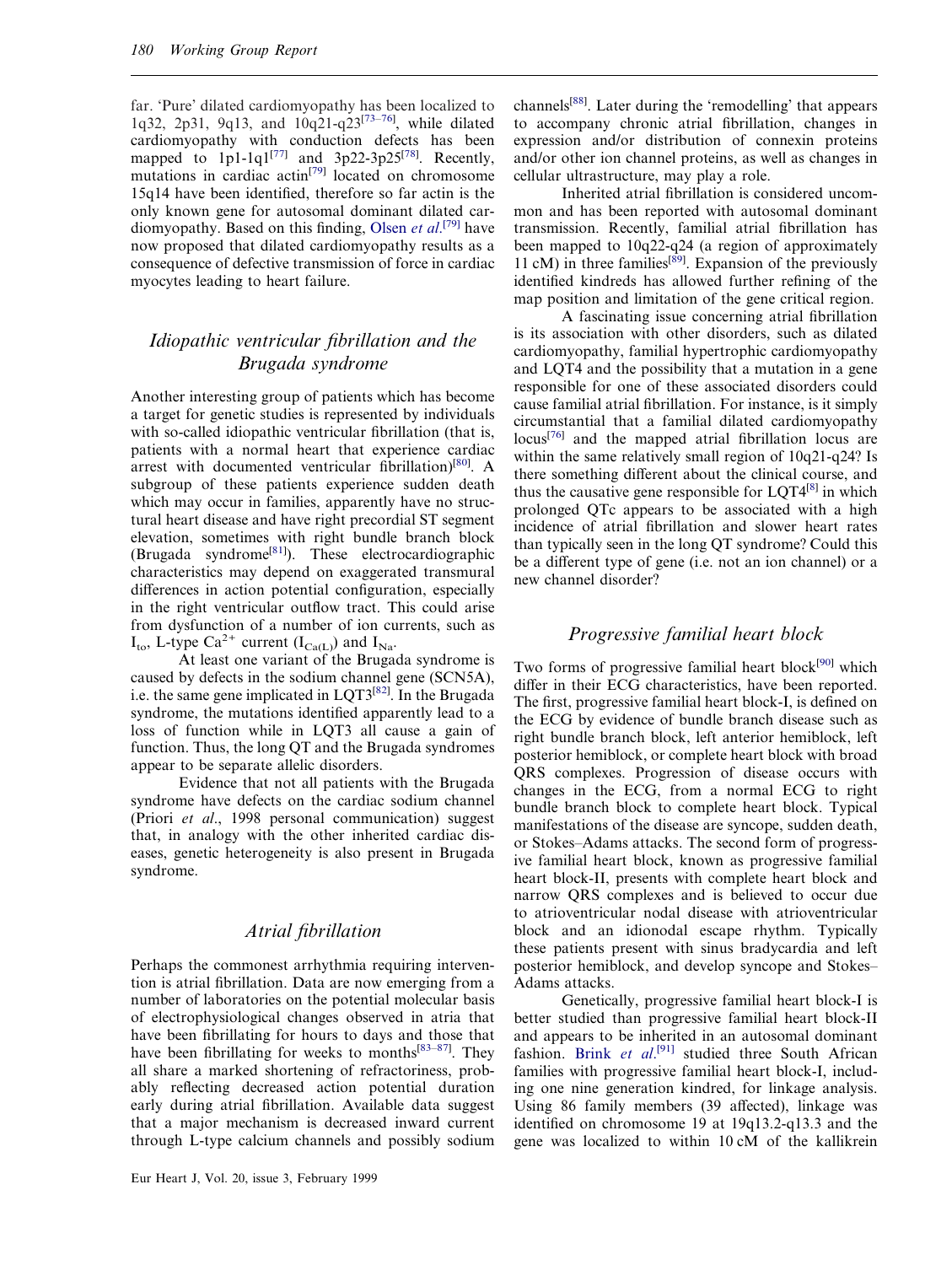locus. Confirmation of this localization was subsequently reported by Bouvagnet *et al*. in a large Lebanese family<sup>[\[92\]](#page-19-14)</sup>. Other candidate genes within the mapped region include Apolipoprotein C2 (ApoC2), creatine kinase MM isoform (CK-MM), myotonic dystrophy, troponin T and the histidine rich  $Ca^{2+}$  binding protein (a luminal sarcoplasmic reticulum protein). Myotonic dystrophy, CK-MM, and ApoC2 have been excluded as the causative genes.

### *Familial Wolff–Parkinson–White syndrome*

Familial Wolff–Parkinson–White has been rarely reported but an inherited form of the syndrome associated with familial hypertrophic cardiomyopathy has been described and its locus mapped to chromosome  $7q3^{[43]}$  $7q3^{[43]}$  $7q3^{[43]}$ . It is unknown whether a single defect is responsible for both aspects of the syndrome or if two genes are located in close proximity (i.e. contiguous gene syndrome) and thus frequently co-segregate. In the latter case, familial Wolff–Parkinson–White could be caused by a single gene-defect on chromosome 7. However, other associations of familial hypertrophic cardiomyopathy and Wolff–Parkinson–White have also been identified. For example [Kimura](#page-18-7) *et al*.<sup>[42]</sup> found mutations in the cardiac troponin I gene (on chromosome 19) in patients with familial hypertrophic cardiomyopathy and Wolff– Parkinson–White. Furthermore, some children with mitochondrial abnormalities and metabolic disease (Pompe disease) associated with familial hypertrophic cardiomyopathy also have been noted to have Wolff– Parkinson–White. Therefore, it currently appears that Wolff–Parkinson–White may have multiple different genetic aetiologies.

# **Molecular diagnosis of inherited arrhythmogenic disorders**

# *Role of DNA screening in diagnosis of inherited arrhythmogenic diseases*

The possibility of a genetic diagnosis means that genetic testing in routine clinical practice is also a possibility. Applications could include pre-clinical diagnosis and identification of patients who might benefit from prophylactic treatment for sudden death. For this approach to become a reality, however, several conditions must be met: the development of routine clinical DNA diagnostic testing facilities; a sufficiently large database to determine risk in relation to genotype, as well as the recognized heterogeneity in phenotype; an estimate of the efficacy of available treatments; and a consideration of the cost implications.

Molecular diagnosis has the potential to define with 100% sensitivity and 100% specificity the genetic status of any member of an affected family. However, for this potential to become fully expressed, it is necessary that all the genes and all the mutations within these genes causing a given disease be identified. This is not yet even close to reality for any of the inherited arrhythmogenic diseases discussed here. As a consequence, physicians still generally have to rely on clinical criteria to establish these diagnoses.

For some diseases, not even the specific affected gene(s) are known. In these cases (for example, familial atrial fibrillation, progressive familial atrioventricular block), the available genetic information is derived from linkage studies and provides only data on which chromosomal region the disease-gene is located. If this region is large, it may take years before the gene responsible for the disease is located. Thus, at this stage of knowledge, molecular screening for these entities is limited to research activities; it is not possible to consider genotype– phenotype correlations and, most importantly, the nature of the defect underlying the disease remains undefined. Linkage studies can, nonetheless, provide important information on whether only one gene is associated with the disease or if genetic heterogeneity exists (i.e. several genes accounting for a disease).

When a gene responsible for a disease is identified, it then becomes possible to search for specific mutations. The organization and the sequence of the disease genes are often not entirely known, and thus mutations are usually searched for only (at least initially) in portions of the gene. As a consequence, a positive finding (i.e. the identification of a mutation) is diagnostic, while a negative finding in a linked gene suggests that mutations may be present in an unexplored region of the gene (or that the linkage is incorrect). The diagnostic power of molecular screening is further limited (for all arrhythmogenic disorders discussed here) by the presence of genetic heterogeneity and the lack of identification of all of the genes responsible for the disease.

# *Implications of molecular diagnosis on patient management*

When the genetic bases of familial hypertrophic cardiomyopathy and the long QT syndrome were elucidated, the hope of molecular biologists and clinicians alike was that it would become possible to reach, in a relatively short time, some important goals to establish genotype– phenotype correlations. In this respect, valuable information would be the ability to categorize mutations as 'mild' vs 'severe', in order to guide the therapeutic approach on the basis of the predicted risk. For the time being, this goal has not been achieved, and we are still far from being able to predict adverse or favourable prognoses based on the genetic defect.

A major goal in the long QT syndrome and familial hypertrophic cardiomyopathy remains, to have sufficient genotyped patients to understand the diagnostic, functional and prognostic implications of the different mutations. A problem in genetic testing in the long QT syndrome and familial hypertrophic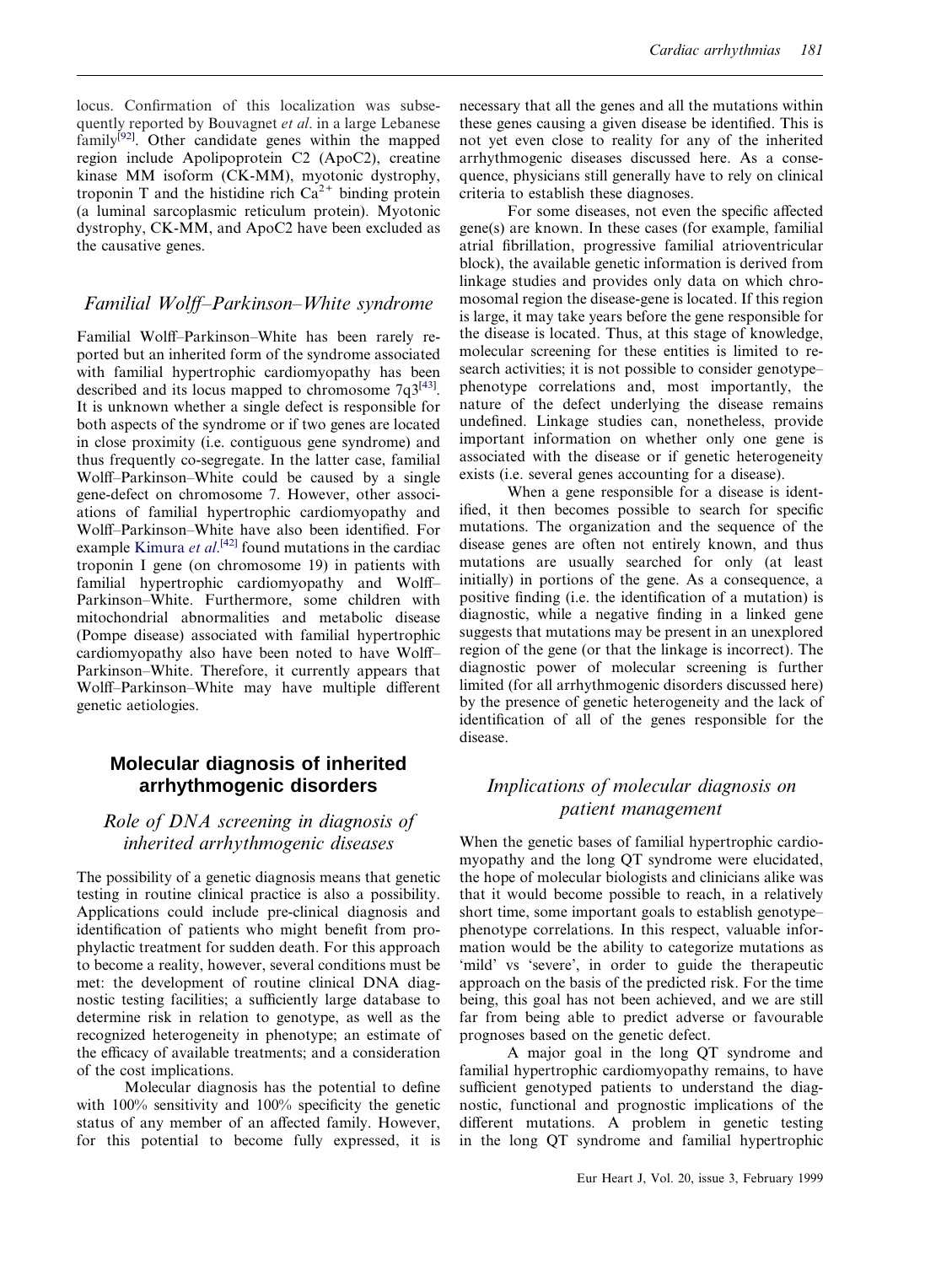cardiomyopathy is that the disease-associated gene and specific mutations are still being identified. This research information is not yet widely implemented in commercial laboratories, and the resource demands for such an effort on a routine (or 'service') basis are generally beyond those available to the research laboratories engaged in the problem.

#### *Genetic testing for the long QT syndrome*

When should genetic testing be considered in dealing with long QT syndrome patients<sup>[\[93\]](#page-19-31)</sup>. The cardiologist will confront three clinical scenarios:

The first situation is the patient who has a definite diagnosis based on established clinical diagnostic criteria. Here, genetic testing is not absolutely necessary because the cardiologist has most elements necessary to make a decision about initiation of therapy. However, genetic testing could be useful because, depending on the gene (and ultimately even the specific mutation) identified as responsible for the disease, modifications in management $[29,94]$  $[29,94]$  may be suggested. Examples discussed above include the addition of mexiletine in LQT3 or lifestyle modifications such as limitation of strenuous or competitive exercise in LQT1. It should be pointed out, however, that in symptomatic patients with an established diagnosis of long QT syndrome, implementation of therapy with beta-blockers should not be delayed while waiting for genetic screening results.

A second scenario occurs when the diagnosis of long QT syndrome is only suspected or the patient has a borderline diagnosis based on clinical criteria. Under these circumstances, genetic testing could be very useful in establishing the diagnosis because identification of a mutated long QT syndrome gene would convert a suspected diagnosis to a certain one and would remove the cardiologist's hesitation in making therapeutic choices. However, failure to identify a mutation does not rule out the diagnosis (since only a minority of mutations have been identified to date). Although genetic testing in this situation is not yet widely available, techniques to automate screening for the hundreds of possible known mutations are now being developed and will probably be available in the next 5–10 years. A third scenario is an apparently asymptomatic relative of a patient with the long QT syndrome. Here, genetic testing can be especially useful if the disease-causing mutation has previously been identified in the proband. Otherwise the issues are the same as those for evaluating the 'borderline' long QT syndrome diagnosis.

### *Genetic testing for hypertrophic cardiomyopathy*

Similar considerations apply in familial hypertrophic cardiomyopathy. Comprehensive screening of the disease-causing genes would, from the clinical perspective, be both inappropriate and impractical at this time. Specific clinical situations exist where DNA diagnosis is likely to have an important impact on management. For example, sudden death/resuscitated ventricular fibrillation in association with normal or near normal heart

weight and/or mild morphological features in the young should lead to testing for mutations in the cardiac troponin T gene. Premature sudden death in association with obvious morphological features in the young have been associated with the Arg403Glu and Arg453Cys mutation in the beta-myosin heavy chain gene, and these mutations could be tested in this clinical context. Identification in the proband of troponin or myosin heavy chain mutations, which are associated with poor prognosis, would permit an early or even a pre-clinical diagnosis in family members with the potential for lifestyle modifications (avoidance of competitive exercise) and prophylactic treatment (amiodarone or implantable cardioverter defibrillator) to prevent sudden death.

### *Genetic testing for autosomal dominant dilated cardiomyopathy, arrhythmogenic right ventricular dysplasia, familial atrial fibrillation, progressive familial atrioventricular block*

Until specific genes are discovered and characterized, molecular diagnosis should be considered a research tool only in large size families in which linkage analysis may be performed.

#### *Genetic testing for dilated cardiomyopathy*

In both X-linked dilated cardiomyopathy and Barth syndrome, definite diagnosis at the molecular level may be useful clinically since both are rapidly progressive and severe disorders. In the case of X-linked dilated cardiomyopathy where anticongestive and antiarrhythmic management initially, and cardiac transplantation shortly thereafter, is life-saving, determination of a mutation could help diagnose pre-symptomatic male gene-carriers. In Barth syndrome, therapeutic options are less clear-cut but a definitive diagnosis in family members and potentially in fetuses could be similarly useful.

The recent identification of mutations in the actin gene opens the opportunity to perform family screening for mutations; however, until the prevalence of actin-related autosomal dominant dilated cardiomyopathy is defined, the cost/benefit ratio of actin gene screening cannot be defined.

#### *Genetic testing for Brugada syndrome*

The identification of mutations in the cardiac sodium channel in families with Brugada syndrome opens the possibility to screen patients with the disease. The importance of identifying the defect obviously consists of the ability to identify the carriers before they become symptomatic. This is particularly important for a disease in which the first manifestation is often cardiac arrest. However, since not all patients with Brugada syndrome have mutations in the sodium channel (Priori *et al*., personal communication), the cost/benefit ratio of mutation screening in the sodium channel gene cannot be defined until the prevalence of the genetic variant of the form associated to sodium channel defects is defined.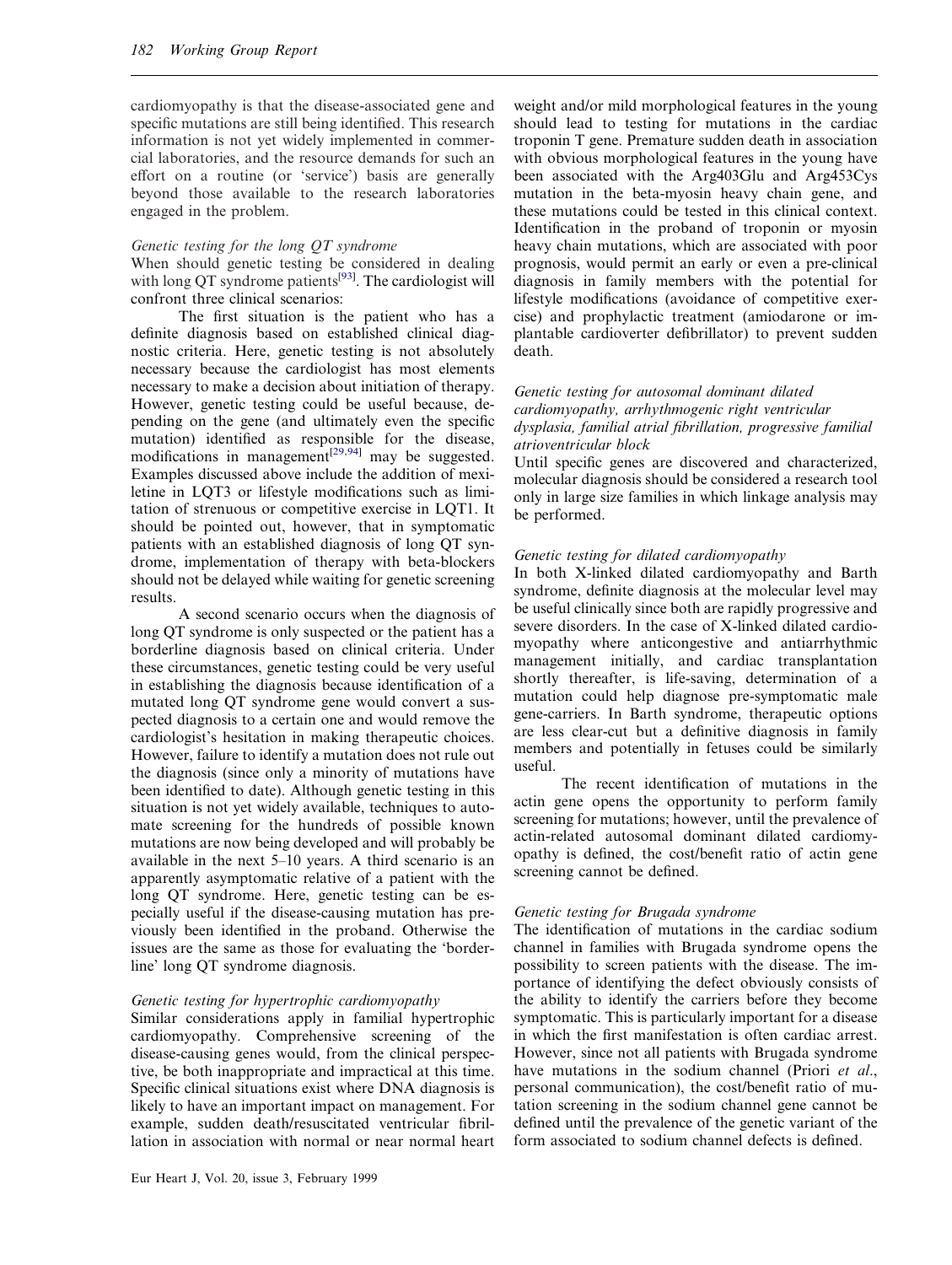### *Ethical aspects of molecular screening*

Important ethical aspects are involved when considering DNA screening in families affected by a congenital disease. Discussion with families about the information that could be provided by genetic testing is a most important first step. The experience of the team (which should include an appropriately trained genetic counsellor) in caring for patients with similar disorders is an important component for patient acceptance. One specific objective of counselling in arrhythmogenic disorders is to help the patient decide whether he/she should undergo genetic screening at all. These are the considerations involved when an individual is deciding whether or not to be tested:

- (a) The patient should be given information on the (1) sample required; (2) use of the sample; (3) results of the test performed; (4) implications of these results for management of the patient and their family; (5) who will have access to the results.
- (b) The patient should use this information to decide whether to give or withhold consent.
- (c) There should be no coercion by anyone (healthcare team, family members, insurance companies).
- (d) The consent form that patients sign should include statements that (1) all blood samples are coded to prevent identification; and (2) the results of screening will be communicated only to the patient and that no disclosure will be made to third parties (not even family members) without their written consent. Asymptomatic patients should have the option of providing samples (e.g. for family study) without being informed of the results.

### *Reimbursement and costs issues*

Currently, DNA screening for arrythmogenic disorders is not considered a routine test, and therefore costs are not usually covered by insurance. Linkage to isolate the disease gene can be performed in large families. When small pedigrees or single patients, in whom linkage cannot be applied are studied, the only approach for DNA screening is the systematic search for known mutations in any disease-linked gene. As discussed above, clinical evaluation may help in selecting gene(s) to be screened first. Depending on the size of the gene and on the number of genes to be screened, costs may be substantial (>\$1000 US per gene screened in each family). Currently, costs are covered almost exclusively by research funding of the laboratories involved in the field. The development of automated screens and identification of more mutations may change this in the near future.

## **Molecular basis of cardiac electrophysiology and arrhythmias**

In the first two parts we have discussed monogenic arrhythmic disorders. These are determined or favoured

by an inborn alteration and, for the most part, are characterized by a single alteration in one or more disease genes. This has allowed the use of 'paradigms'; namely, diseases such as the long QT syndrome in which it has been possible to trace specific mutations on ion channel genes to their electrophysiological consequences in the patient. Unfortunately for the practising cardiologist, these 'simple' diseases constitute only a small part of the clinical conditions associated with cardiac arrhythmias. The majority of cases affect patients in whom the arrhythmogenic substrate is complex. Indeed, the expression of the molecular systems responsible for normal and abnormal electrical activity vary significantly, depending on a variety of factors including age, regional factors (type of cells, myocardial perfusion), and underlying chronic diseases such as cardiac hypertrophy, myocardial infarction, and heart failure.

To approach this complex system of interacting molecular functions requires a somewhat different approach from that required to consider monogenic disease. Accordingly, in this section we discuss broader themes that are essential to understand the integration of gene expression, of ion channel function, and cell coupling in multicellular networks. This must be considered a first step toward the comprehension of more frequent and more complex arrhythmogenic conditions.

### *Diversity of gene expression in the heart*

Understanding cell–cell variability in the cardiac action potential shape and the mechanisms underlying impulse propagation is the key to understanding normal and abnormal cardiac electrophysiology. Much of this variability can be attributed to variability in the characteristics of individual ion currents whose integrated behaviour determines the shape and duration of action potentials in individual cardiac cells, as well as to variability in cell–cell communications. Ion currents are now recognized to flow through specific pore-forming membrane proteins, termed ion channels. The first gene encoding an ion channel was cloned in 1984<sup>[\[95\]](#page-19-33)</sup>, and the succeeding decade and a half has seen the cloning of genes encoding most ion channels expressed in the heart, and in many other tissues<sup>[\[96](#page-19-34)[–98\]](#page-19-35)</sup>. Many of the proteins these genes encode share common structures and can be viewed as members of the same superfamily. For example, [Fig. 3](#page-10-0) shows the tremendous diversity of mammalian genes that make up the family of potassium channel genes. Since potassium channels are made up of four ion channel alpha subunit proteins, which are not necessarily identical, the potential for diversity in potassium currents is even greater than shown. This is further compounded by the identification of ancillary subunits (the products of different genes) that can assemble with potassium channel tetramers to modulate their function<sup>[\[99](#page-19-36)-101]</sup>. [Figure 4](#page-11-0) illustrates the major ion currents in the heart and the genes whose protein products are thought to form their structural basis. The dramatic increase in molecular genetic information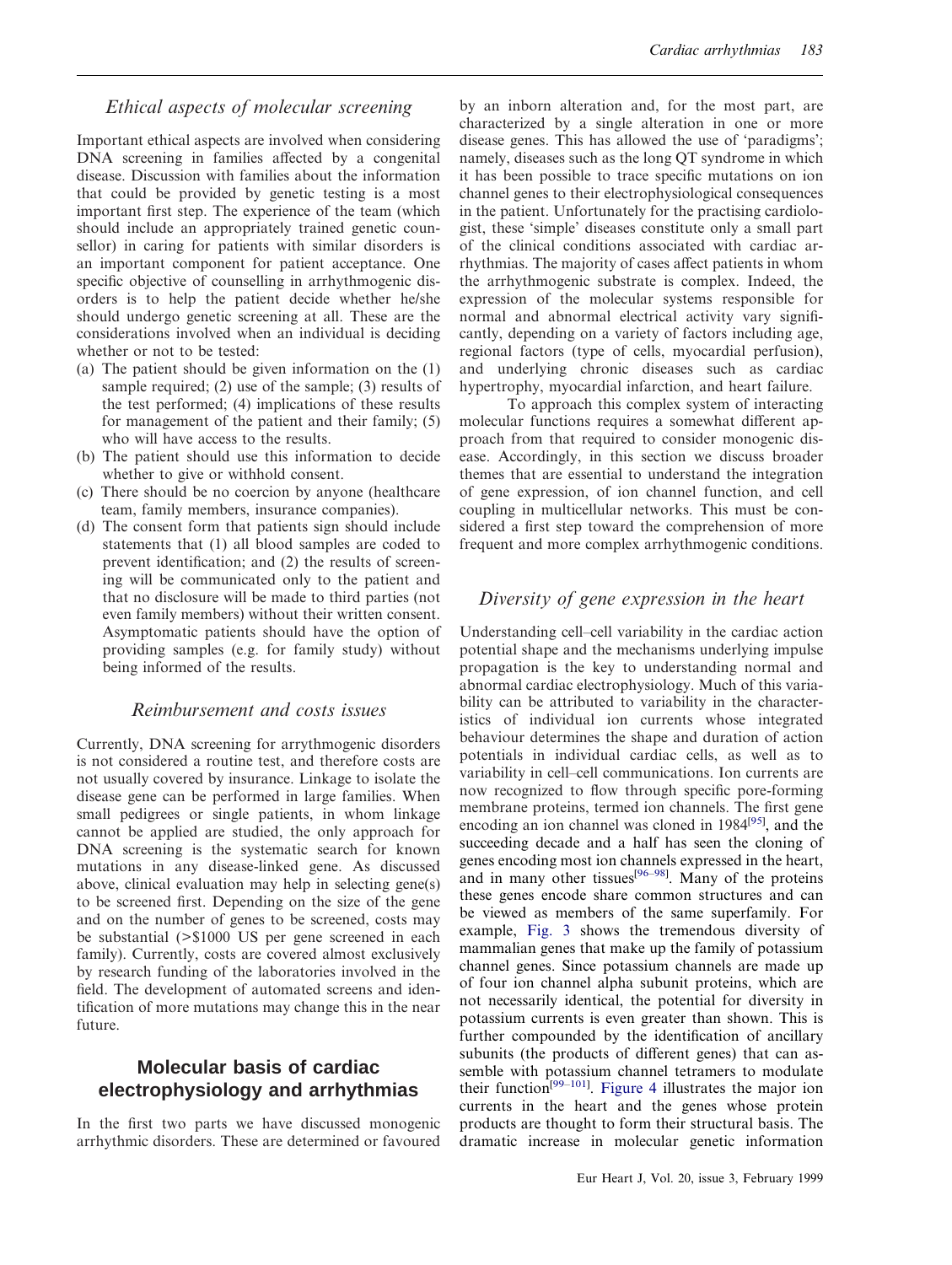

<span id="page-10-0"></span>Eur Heart J, Vol. 20, issue 3, February 1999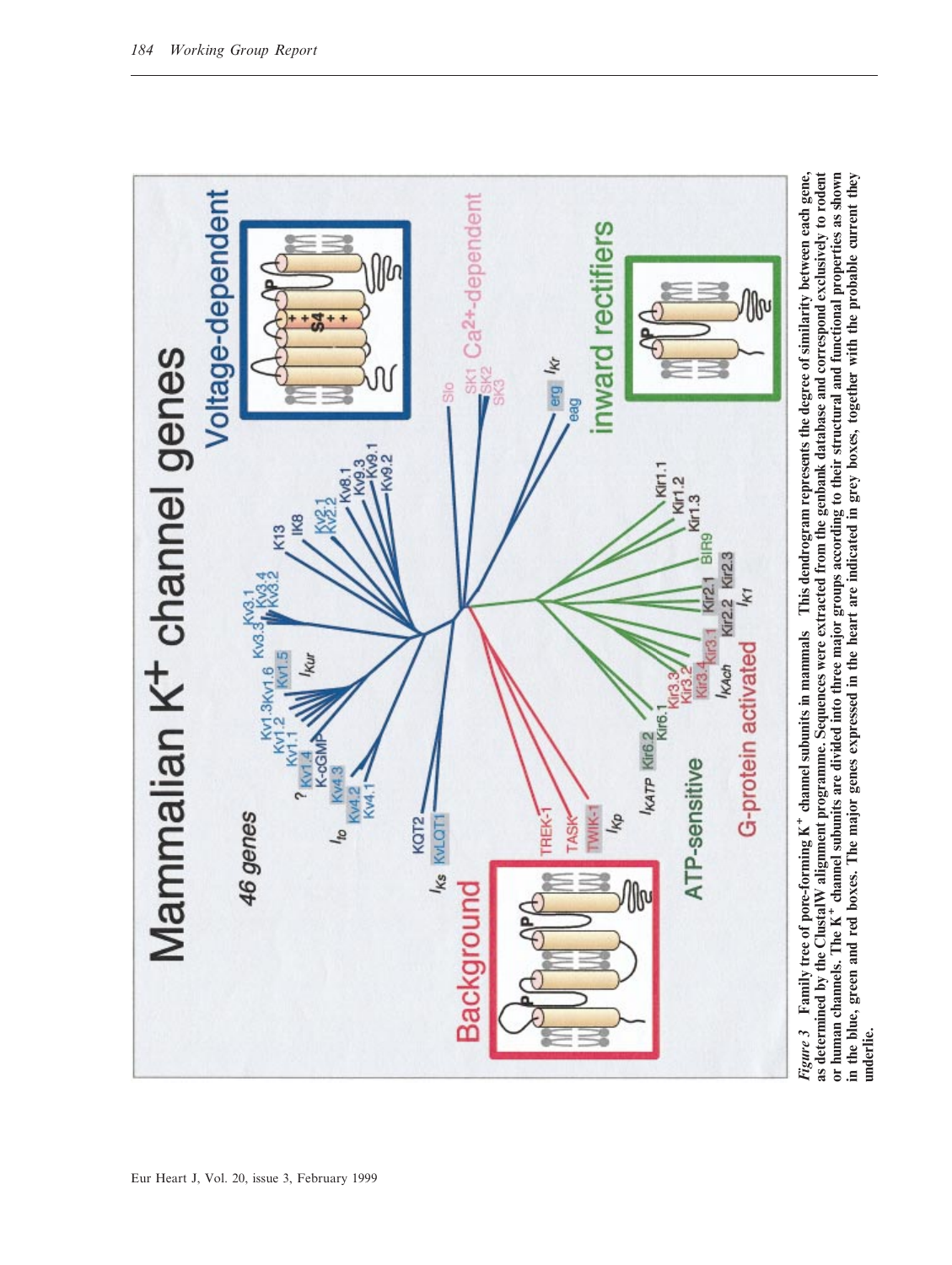

<span id="page-11-0"></span>*Figure 4* **Cardiac ionic currents and respective ion channel clones responsible for generation of the action potential Inward currents are drawn in red, outward currents in blue. The amplitudes are not to scale.**

underlying cardiac function is not confined to ion channels, but has extended to multiple other genes, including those controlling cell–cell communication (the connexins), the contractile apparatus, and cardiac development, to name a few. Cloning leads to important advances not only in our understanding of mechanisms of normal cardiac function but also as regards new insights into the mechanisms underlying common cardiac diseases and their therapy.

A common method of studying individual cardiac ion channel gene function is to express the gene of interest in non-cardiac (heterologous) study systems, such as mammalian cell lines or the eggs of the African clawed toad, *Xenopus laevis*. In some cases, expression of a single gene in such heterologous systems is sufficient to reproduce the physiological and pharmacological characteristics of a specific cardiac ion current; HERG expression to recapitulate  $I_{Kr}$  is an example<sup>[\[102\]](#page-20-0)</sup> although coexpression of the minK subunit may increase  $I_{Kr}$ amplitude<sup>[\[103](#page-20-1)[,104\]](#page-20-2)</sup>. The systems have been especially valuable in delineating the functional consequences of ion channel gene mutations, although it should be recognized that mechanisms other than a simple dominant negative effect on channel gating (e.g. altered trafficking) may also play a role.

In other cases, faithful recapitulation of a specific cardiac ion current requires coexpression of more than one gene. Heterotetramers of Kv4.2 and Kv4.3 may determine the transient outward current in some species<sup>[\[105\]](#page-20-3)</sup>. Other examples include coexpression of a structural gene and an ancillary subunit; one good example is the finding that coexpression of KvLQT1,

a member of the potassium channel family shown in [Fig. 3,](#page-10-0) with the minK gene is required to recapitulate  $I_{Ks}^{\left[13,14\right]}$ .

Another example is  $a-\beta_1$  interaction during the development of an adult sodium current described below. In other cases, a gene product (e.g. Kv2.1) can be detected in the heart without a recognized counterpart among the known ion currents, and there remain ion currents  $(I_f)$  for which no corresponding gene has yet been identified. One very important observation is that ion channel genes are virtually never expressed exclusively in the heart. Thus mutations or blocking drugs may affect not only cardiac function but also functions in other organs. The best described example to date is the deafness displayed by patients with the recessive (Jervell–Lange–Nielsen) form of the long QT syn-drome<sup>[\[4\]](#page-17-3)</sup>. This arises because the two genes involved in the disease  $KvLQT1^{[19,20]}$  $KvLQT1^{[19,20]}$  $KvLQT1^{[19,20]}$  $KvLQT1^{[19,20]}$  and  $minK^{[16,106]}$  $minK^{[16,106]}$  $minK^{[16,106]}$  $minK^{[16,106]}$  are expressed not only in the heart but also in the inner ear, where together they control endolymph homeostasis $[107]$ . It is not yet known whether parent carriers, who have mild, usually but not always asymptomatic mutations in  $KvLOT1^{[20]}$  $KvLOT1^{[20]}$  $KvLOT1^{[20]}$  or min $K^{[15]}$  $K^{[15]}$  $K^{[15]}$  display subtle defects in hearing. This is an example of how molecular genetics may explain a diversity of symptoms through common mutations affecting function in multiple organs.

### *Development*

One well-recognized form of variability in cardiac function is the stereotypical changes that are observed during development. Much of the information has been gathered in small rodents and may not be applicable directly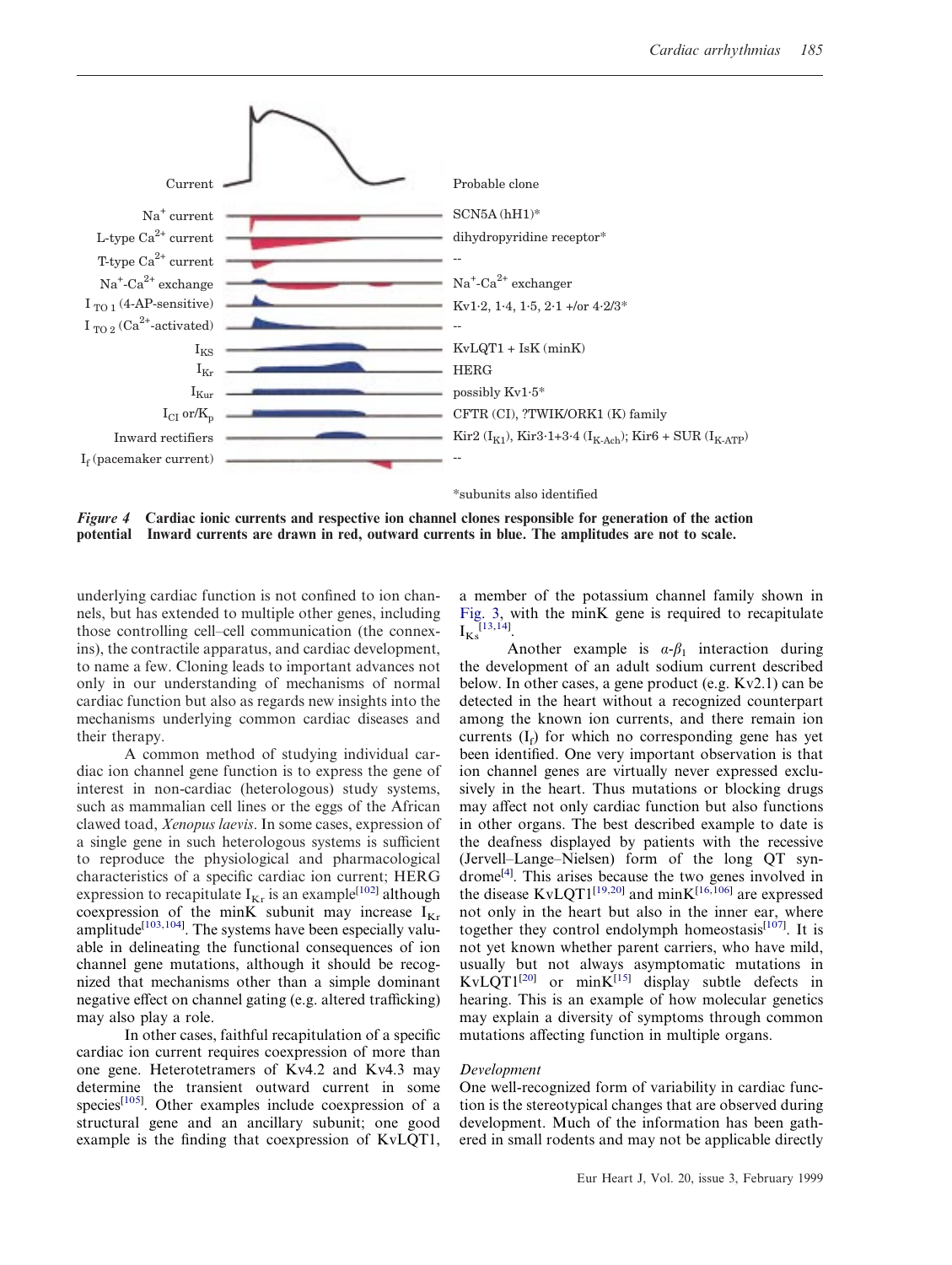to humans, but it may be important because a common form of cardiac response to injury is regression to a fetal phenotype. Whether, for example, the electrophysiological changes associated with hypertrophy (for example, in patients with hypertension or heart failure) represent such a patterned response is an important consideration. Understanding the mechanisms underlying such a change in phenotype may be an important step in the prevention of arrhythmias in these common acquired disorders of cardiac function.

The embryo is the earliest stage at which ion currents have been recorded in heart tissue, on postconception day 11 in mouse (normal gestation period 20·5 days). At this stage, the predominant inward current is L type calcium current (I  $Ca_{(L)}$ ) and the predominant outward current is the rapidly activating component of the delayed rectifier,  $I_{Kr}^{\left[108,109\right]}$  $I_{Kr}^{\left[108,109\right]}$  $I_{Kr}^{\left[108,109\right]}$ . Sodium current (I Na) appears later, and increases markedly just prior to birth<sup>[\[109\]](#page-20-7)</sup>. There are important differences between sodium current recorded in neonatal animals and those recorded in adult animals<sup>[\[110](#page-20-8)[,111\]](#page-20-9)</sup>:  $I_{\text{Na}}$  in neonates is smaller, activates, inactivates, and recovers from inactivation more slowly than that in adult, and has a more positive voltage dependence of inactivation than that in adult. Some data suggest that this difference between neonatal and adult sodium current may reflect expression of a  $\beta_1$  subunit and/or  $a-\beta_1$  assembly to produce the 'mature' phenotype<sup>[\[112](#page-20-10)[,113\]](#page-20-11)</sup>, and that this change may reflect the sympathetic innervation of the heart that occurs around the time of birth. This may be one example of a more general influence of sympathetic innervation as a modulator of cardiac electrophysi- $\log y^{[114]}$  $\log y^{[114]}$  $\log y^{[114]}$ . It is likely that multiple mechanisms will be identified. The possibility that acquired diseases (for example, myocardial infarction) in which regional cardiac denervation may play a role is an obvious one that requires further study<sup>[\[115\]](#page-20-13)</sup>. Another intriguing observation during development is the consistent embryotoxicity of specific  $I_{Kr}$  blockers such as dofetilide or almokalant in the 13–14 day post-natal rat<sup>[\[116\]](#page-20-14)</sup>. Since  $I_{Kr}$ is the predominant (if not the sole) repolarizing current at this stage<sup>[\[108\]](#page-20-6)</sup>, it has been postulated that embryotoxicity is due to failure of cardiac repolarization, with death due to arrhythmias secondary to triggered activity (which have been demonstrated under these experimental conditions) or simply membrane depolarization. Whether similar considerations apply to humans has not been determined.

The pattern of expression of the connexins, which form the gap junction channels and belong to one gene family, also varies during development. Cx43 mRNA is detectable in mouse heart from day 9·5 postconception. Initially it is expressed only in the ventricle but later it spreads throughout the whole heart. Two weeks after birth the message starts to diminish again to a steady level that is maintained during adulthood $[117]$ . Cx40 is detected from 9·5 days post-conception. The message is initially confined to the atrium and left ventricle but during development it spreads throughout the whole heart<sup>[\[118\]](#page-20-16)</sup>. After 14 days post-conception the

Cx40 message starts to diminish in the ventricles from epicardium to endocardium until in the adult Cx40 is restricted to both atria and the proximal conduction system $^{[117]}$  $^{[117]}$  $^{[117]}$ . Cx45 mRNA is expressed from day 11 post-conception at a constant level throughout the whole heart until week 3 post-partum when it starts to decrease until in adulthood, only low-level expression in the proximal conduction system is detected $[117]$ .

#### *Regional diversity in cardiac electrophysiology*

While heterogeneity of cardiac electrophysiology is increasingly recognized as a contributor to cardiac arrhythmias, it should also be recognised that there is substantial heterogeneity in the electrophysiological properties of individual cells even under physiological conditions. A trivial example is the difference among the electrophysiological properties of sinoatrial node, atrium, atrioventricular node, conducting system, and ventricular myocardium. These differences presumably reflect variability in expression and/or function of the repertoire of ion channels whose integrated activity determine the distinctive action potentials in each of these regions. More recently, it is increasingly recognized that there is considerable potential for cell-to-cell variability in action potentials and gene expression within such specified regions. For example, a survey of atrial myocytes revealed a consistent  $I_{TO}$  in only about 60% of cells, a consistent  $I<sub>K</sub>$  in approximately 15% of cells, and both currents in  $30\%$  of cells<sup>[\[119\]](#page-20-17)</sup>. Studies of mRNA expression have also demonstrated striking cell– cell variability in expression of individual ion channel genes<sup>[\[120\]](#page-20-18)</sup>. Two long QT syndrome genes, HERG and KvLQT1, were identified in a majority of cells in most regions. In contrast, minK was most abundant in the sinoatrial mode (in about one third of cells), but much less abundant in ventricular muscle cells (10–29%). This is consistent with a more recent report that, at least in the mouse, minK expression appears restricted largely to the conducting system<sup>[\[121\]](#page-20-19)</sup>. Similarly, M cells, which, as described below, appear to play a role in the genesis of long QT-related arrhythmias, have distinctively long action potentials which markedly prolong at slow heart rates<sup>[\[122\]](#page-20-20)</sup>, a characteristic also seen in Purkinje cells[\[122](#page-20-20)[,123\]](#page-20-21) . One report suggests that this distinctive action potential behaviour is paralleled by a reduction in  $I_{Ks}$  (compared to endocardial and epicardial cells<sup>[\[125\]](#page-20-22)</sup>.

Electrophysiological studies have identified Kv4.2 and/or 4.3 (depending on these species) as the ion channel gene whose expression in heterologous systems results in a current most closely resembling human  $I_{\text{TO}}^{[126]}$  $I_{\text{TO}}^{[126]}$  $I_{\text{TO}}^{[126]}$ . One of the important features of human  $I_{\text{TO}}$  is its usually rapid recovery from inactivation $[127]$ . It was this observation that first raised the suggestion that Kv1.4, an initial leading candidate for  $I_{TO}$ , might not, in fact, encode this current, since Kv1.4 recovers very slowly from inactivation<sup>[\[128\]](#page-20-25)</sup>. Interestingly, the human endocardium also displays a transient outward current but one which, unlike that recorded in epicardium, recovers from inactivation very slowly, and is therefore not regularly observed in endocardial action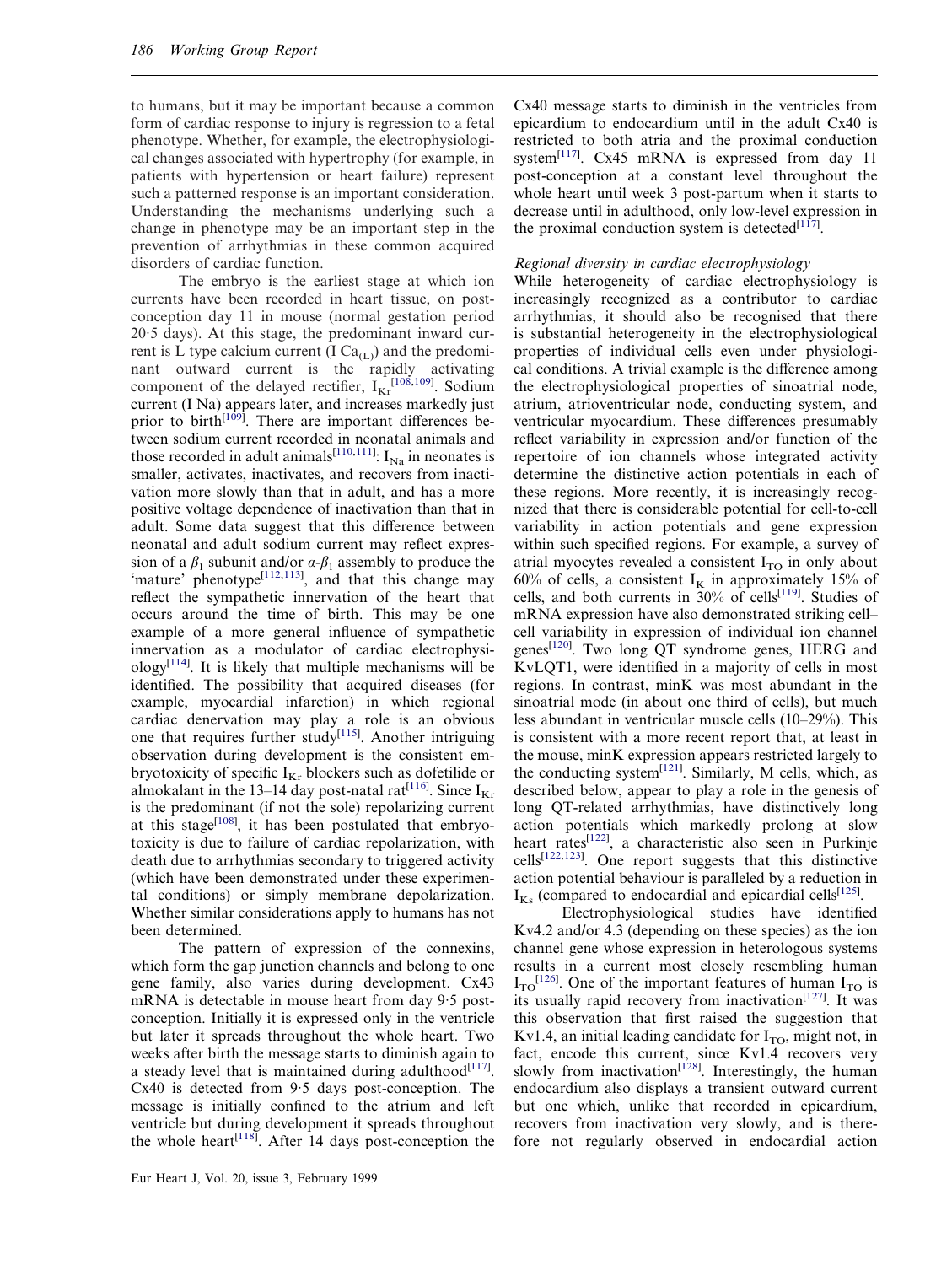potentials<sup>[\[127\]](#page-20-24)</sup>. It therefore remains conceivable that while Kv4.x encodes epicardial  $I_{TO}$ , expression of other channels, including Kv1.4, may still contribute to the electrophysiological properties of cells in other regions.

The connexins are also expressed in a chamberspecific and tissue-specific fashion. In heart, connexins  $40, 43$  and 45 have been detected at the protein level<sup>[\[129\]](#page-20-26)</sup>. The phosphoprotein Cx43 is the most abundant cardiac connexin. It forms gap junctional channels with a main conductance of about 45 pS between cardiac myocytes in all parts of the heart, with the possible exception of the sinoatrial and atrioventricular nodes. In the ventricle, Cx43 is more abundant in the intercalated disk than in the lateral cell borders, which partially explains anisotropic impulse conduction. In the atrium (with the exception of the crista terminalis) the difference between end-to-end and side-to-side connections is much less pronounced. Although Cx43 has been reported to be present in the sinoatrial node<sup>[\[130](#page-20-27)[,131\]](#page-20-28)</sup>, in atrial cells it is probably intercalated between the pacemaker cells<sup>[\[132\]](#page-20-29)</sup>. Rabbit sinoatrial node pacemaker cells are found coupled by high conduction (250 pS) channels formed by an unidentified connexin (Verheule *et al*., 1998, personal communication). In atrial gap junctions, Cx40 is co-localized with  $Cx43^{[129]}$  $Cx43^{[129]}$  $Cx43^{[129]}$ .  $Cx40$  is also a phosphoprotein with a main conductance of 160 pS. [Guerrero](#page-20-30) *[et al](#page-20-30)*. [133] presented evidence that Cx40 and Cx43 contribute equally to impulse conduction in the atrium. In most species (including man) Cx40 is also found in the proximal conduction system. Cx45 forms channels with a conductance of about 20 pS which are very sensitive to transjunctional voltage, that is, even at small voltage differences between neighbouring cells, Cx45 channels close quickly. Cx45 has been reported to be abundantly present in all parts of the heart by some authors<sup>[\[134\]](#page-20-31)</sup>, but others find it only in part of the conduction system and in very limited amounts in the rest of the heart. The role for Cx45 in impulse conduction has not yet been established.

# *Integration of ion channel function into the cellular environment*

While ionic channels and connexins participate in the generation of the cardiac action potential and in cell-tocell communication, it is important to recognize that, experimentally, single channel data are mostly obtained in preparations that are removed from the cardiac cell environment (e.g. membrane patches, cloned channels in Xenopus oocytes). [Figure 5](#page-14-0) is a schematic diagram of a cardiac ventricular myocyte, demonstrating the complex physiological environment in which ion channels function to generate an action potential $[135]$ . The cellular environment is highly interactive and modulates the behaviour of the single channel through interactions with other channels, or with the ionic milieu of the cell. An example is illustrated in [Fig. 6.](#page-15-0) In this scheme, the  $I_{Ca(L)}$  induces  $Ca^{2+}$  release from the sarcoplasmic reticulum through the  $Ca^{2+}$ -induced-Ca<sup>2+</sup> release process<sup>[\[136\]](#page-20-33)</sup>.

The released  $Ca^{2+}$  in the myoplasm, in turn, modulates several ionic currents (including  $I_{Ca(L)}$  itself)<sup>[\[135\]](#page-20-32)</sup>. In [Fig. 6,](#page-15-0) the myoplasmic  $Ca^{2+}$  is shown to increase the conductance of  $I_{Ks}$ , to drive  $I_{NaCa}$  for the purpose of  $Ca<sup>2+</sup>$  extrusion, and to participate in the inactivation of  $I_{Ca(L)}$ <sup>[\[137](#page-20-34)[–139\]](#page-20-35)</sup>. The effect on the action potential is complicated; increased  $I_{Ks}$  acts to shorten the action potential duration, as does reduced  $I_{Ca(L)}$ .  $I_{NaCa}$  is an inward current (when operating to extrude  $Ca^{2+}$  from the cell) and its augmentation acts to prolong action potential duration. The net effect depends on the quantitative balance of these processes. This balance can depend on the basal expression of these channels or of the proteins (such as kinases) that regulate their activity, diseases or other processes that modulate the expression, and other important factors, such as rate or adrenergic activity. Importantly, many of these latter processes may also be modulated by changes in intracellular calcium.

The example above serves to illustrate a most important point, namely that the current through an ion channel is determined by its intrinsic kinetic properties *and* its interaction with the cellular environment. Because of the highly interactive nature of the cell, altered function of a particular channel (e.g. due to modulation by calcium) will have an indirect influence on the currents through other channels. For example, the late current that underlies the LQT3 form of the long QT syndrome acts to depolarize the membrane during the plateau phase of the action potential. The increase in membrane potential, in turn, alters the magnitudes and time course of other plateau currents (for example  $I_{Ca(L)}, I_{Kr}, I_{Ks}$  which together, determine the action potential duration.

The concept that the action potential is determined by the interaction of various ionic currents is increasingly well-appreciated in the context of the long QT syndrome. The action potential plateau is maintained by a delicate balance between inward (depolarizing) and outward (repolarizing) currents. In the long QT syndrome, the action potential is prolonged by an increase in inward current (late  $I_{Na}$  in LQT3) or a decrease in outward current  $(I_{Ks}$  in LQT1, or  $I_{Kr}$  in LQT2). It should be emphasized that the effect on the action potential could be very different for the different mutations. For example, the generation of an early afterdepolarization at plateau potentials (phase 2 early afterdepolarization) involves recovery and reactivation of  $I_{Ca(L)}^{[137,138]}$  $I_{Ca(L)}^{[137,138]}$  $I_{Ca(L)}^{[137,138]}$  $I_{Ca(L)}^{[137,138]}$ . This can be achieved if the action potential plateau is sufficiently prolonged at a specific range of membrane potential. It is conceivable that such conditions are created by some mutations but not others.

Similarly, distinctions can occur in the rate dependence of action potential duration. Through the process of adaptation, action potentials shorten with increasing heart rate<sup>[\[142\]](#page-21-0)</sup>. This phenomenon raises the possibility of depressing early afterdepolarizations with fast pacing in the long QT syndrome. Recently, it was found that LQT3 shows much greater shortening of QT interval with an increase in heart rate during exercise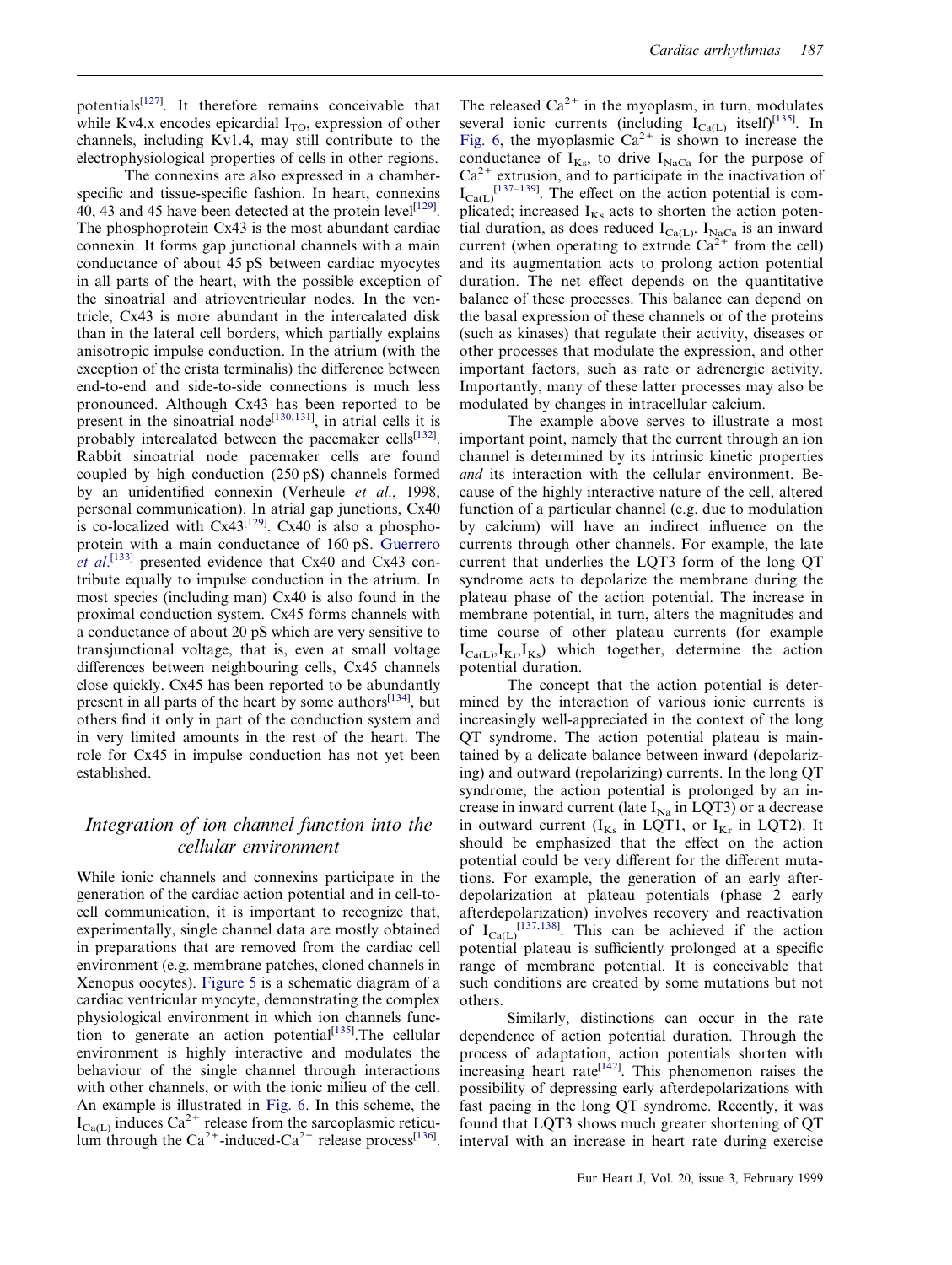

<span id="page-14-0"></span>*Figure 5* **Schematic diagram of a computer model used to simulate the electrical activity of a cardiac ventricular cell The cellular environment is highly interactive and modulates the behaviour of membrane** ion channels. The integrated behaviour of the cell generates the action potential.  $I_{N_a}$ =fast sodium current;  $I_{Ca(L)}$ =calcium current through L-type calcium channels;  $I_{Ca(T)}$ =calcium current through T type calcium  $channels; I_{Kr}$  = fast component of the delayed rectifier potassium current;  $I_{Ks}$  = slow component of the delayed rectifier potassium current;  $I_{K1}$ =inward rectifier potassium current;  $I_{K0}$ =plateau potassium current;  $I_{K(ATP)}$ =ATP sensitive potassium current;  $I_{NaK}$ =sodium–potassium pump current;  $I_{NaCa}$ =sodium–calcium exchange current;  $I_{p(Ca)}$ =calcium pump in the sarcolemma;  $I_{Na,b}$ =sodium background current;  ${\rm I_{Ca,b}}$ =calcium background current;  ${\rm I_{ns(Ca)}}$ =nonspecific calcium-activated current;  ${\rm I_{up}}$ =calcium uptake from **the myoplasm to network sarcoplasmic reticulum (NSR); Irel=calcium release from junctional sarcoplasmic** reticulum (JSR); I<sub>leak</sub>=calcium leakage from NSR to myosplasm; I<sub>tr</sub>=calcium translocation from NSR to **JSR. Calmodulin, troponin and calsequestrin are calcium buffers[\[132](#page-20-29)[,137](#page-20-34)[,161,](#page-21-1)162] .**

than the other long QT syndrome types<sup>[\[29\]](#page-18-17)</sup>. Assuming that the QT interval reflects the degree of action potential duration prolongation in the long QT syndrome, it is possible that fast pacing has a greater effect in LQT3 due to the specific involvement of  $I_{\text{Na}}$  in this syndrome. A possible explanation is that with fast pacing  $Na<sup>+</sup>$  accumulates in the cell, lowering the  $Na<sup>+</sup>$  gradient across the membrane and the associated electrochemical driving force for  $Na<sup>+</sup>$ . Through this mechanism (or altered function of the electrogenic sodium–calcium exchanger), the magnitude of  $I_{\text{Na}}$  is reduced. The effect of such a reduction will be negligible during the rising phase of the action potential, when  $I_{\text{Na}}$  is so much larger than other currents. However, the plateau  $I_{\text{Na}}$  contribution through mutant channels is of a much smaller magnitude and could be significantly affected by such changes. As stated earlier, this current operates at a critical time, when the action potential is determined by a very delicate balance of small currents. It is conceivable, therefore, that such a small reduction of late  $I_{\text{Na}}$  during this phase could result in shortening of action potential duration at fast rates.

# *Ion channel function in multicellular networks*

The first section of this part described the diversity and variability of ion channels involved in cardiac electrical excitation, and the second illustrated the level of complexity related to the integration of individual channels into whole cell function. Assembling single cells in the multicellular excitable tissue introduces further significant interactions between ion channel function and structural properties of the tissue. These interactions play an important role in depolarization, repolarization and arrhythmogenesis.

#### *Interaction between cell-to-cell coupling and ion channel function*

The simplest model used to explain cardiac electrical propagation was originally derived from conduction models developed for the nervous system. In this model, cardiac cells are merged into a syncytium-like conducting structure composed of a cell membrane carrying the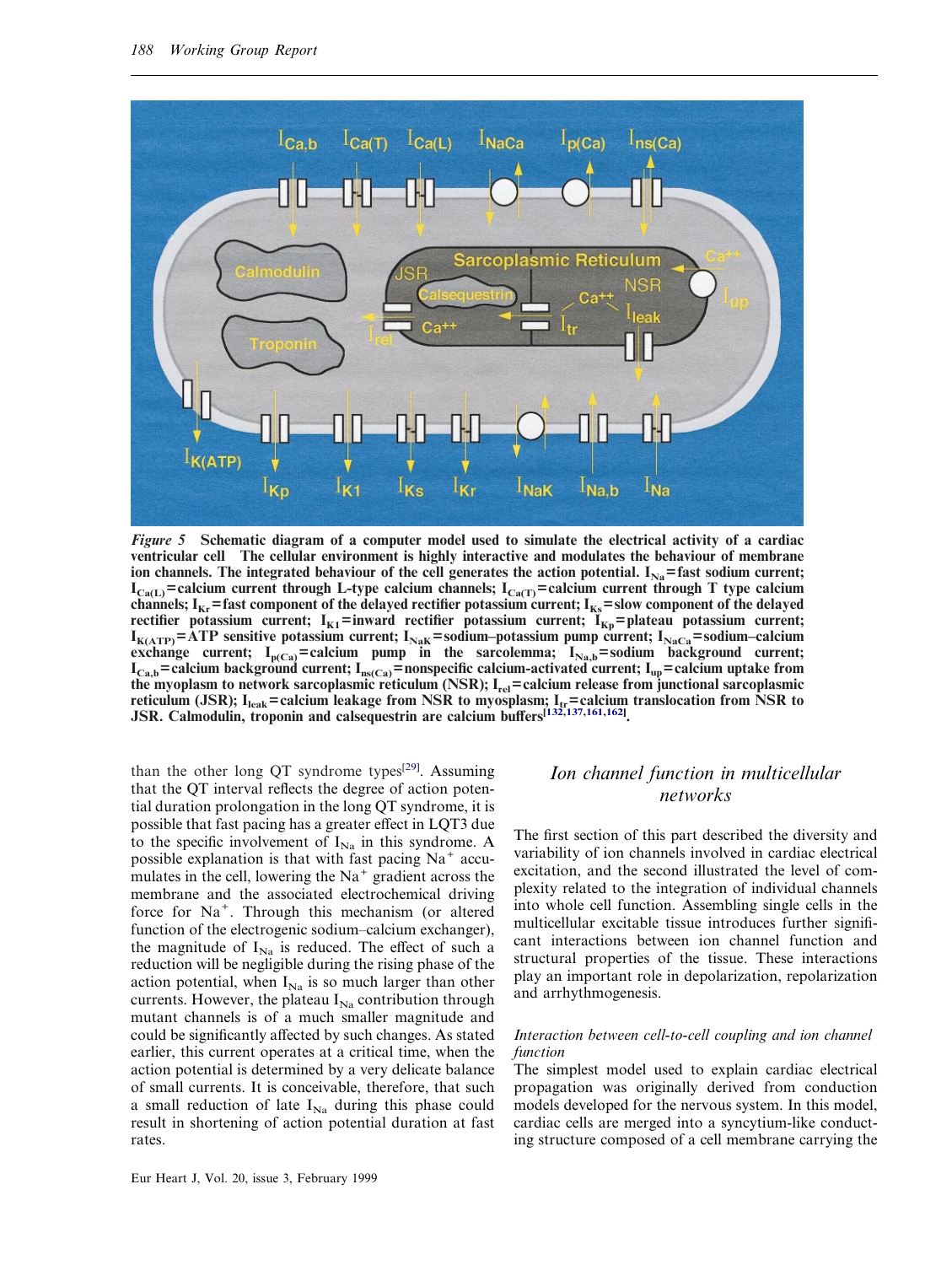

<span id="page-15-0"></span>*Figure 6* **Example of interactive processes in a single cell**  $I_{Ca(L)}$  **triggers**  $Ca^{2+}$  **release from the SR.**  $Ca^{2+}$ , in turn, activates  $I_{NaCa}$  and augments  $I_{Ks}$  (+ indicates a positive, enhancing effect).  $Ca^{2+}$  also acts to **inactivate**  $I_{Ca(L)}$  in a 'negative feedback' type process (indicated by  $-$  ). Ca<sup>2+</sup> may have multiple other **actions as indicated in the text.**

ion channels that generate the action potential, and a single continuous intracellular space (in this space, the electrical conductances of the cytoplasm and the gap junctional connexons are merged together). Many important insights into the electrical propagation process have been derived from this so-called 'continuous' model<sup>[\[143\]](#page-21-2)</sup>. It has been successfully applied to describe global effects of inhibitors of  $Na<sup>+</sup>$  channels<sup>[\[141\]](#page-20-37)</sup> of acute myocardial ischaemia<sup>[\[145\]](#page-21-3)</sup> and hypoxia/anoxia<sup>[\[146\]](#page-21-4)</sup> on conduction. However, in many instances, more complicated models are needed to describe the conduction process appropriately.

A first step in describing more closely the relation between electrical propagation and cardiac structure involved simulation of single cell chains with interconnections representing the gap junctions $[147]$ . While the properties of such models are not markedly different from the 'continuous' model when electrical cell-to-cell coupling is normal, a distinctly different behaviour is unmasked once the electrical coupling of the cells diminishes. Interestingly this behaviour includes feedback interaction between cell-to-cell coupling and ion channel function. Partial closure of connexins (ischaemia, hypoxia<sup>[\[145](#page-21-3)[,146\]](#page-21-4)</sup>) or a decrease in expression (heart fail-ure<sup>[\[148\]](#page-21-6)</sup>) of connexins might affect conduction in several ways. First, conduction velocity decreases to a much greater extent than with inhibition of ion channels<sup>[\[149\]](#page-21-7)</sup> and can reach a few centimetres per second or be even slower. Accordingly, re-entrant arrhythmias which occur in partially uncoupled tissue can form circulating excitation of very small dimensions (micro-reentry). By contrast, simulations suggest depressed  $I_{\text{Na}}$  alone cannot account for this phenomenon. Secondly, a change in cell-to-cell coupling feeds back on the way ionic channels in the membrane are activated and on the role of

ionic channels in conduction (and most probably, repolarization). This is illustrated in [Fig. 7](#page-16-0) which depicts a row of simulated cells in a state of advanced cell-to-cell uncoupling. Due to the high degree of discontinuity which is introduced by the uncoupled cells, there is a long conduction delay between the cells. Since the action potential in the driver cell has to furnish local electrical circuit current to the driven cell, this current has to flow as long as the driven cell has not reached its threshold for depolarization, i.e. for activation of the  $Na<sup>+</sup>$  inward current. In the normal case of propagation, the conduction delay between two cells is very short. During this time the Na<sup>+</sup> channels of the driver cell are open and furnish sufficient electrical charge to excite the driven cell. With advanced degree cell-to-cell uncoupling and the concomitant delay, the inward  $Na<sup>+</sup>$  current will be inactivated before the driven (downstream) cell reaches threshold, and consequently, flow of  $Ca^{2+}$  inward current later during the action potential is necessary to assure propagation. Thus, the conduction process can change from being solely  $Na^+$  current dependent, to being Na<sup>+</sup> and Ca<sup>2+</sup>-inward current dependent, merely by a change in the degree of cell-to-cell coupling<sup>[\[149](#page-21-7)[,150\]](#page-21-8)</sup>. Feedback interactions between electrical coupling and ionic current flow are also expected to occur during the action potential plateau and during repolarization. Due to the small ion current density and the high membrane resistance during the action potential plateau<sup>[\[151\]](#page-21-9)</sup>, the electrical interactions between adjacent tissue regions are stronger and extend over longer distances during this phase than during rest or during the action potential upstroke. As a consequence, differences in intrinsic action potential durations among adjacent tissue regions will be relatively small during normal cell-to-cell coupling and unmasked during uncoupling. In such a way,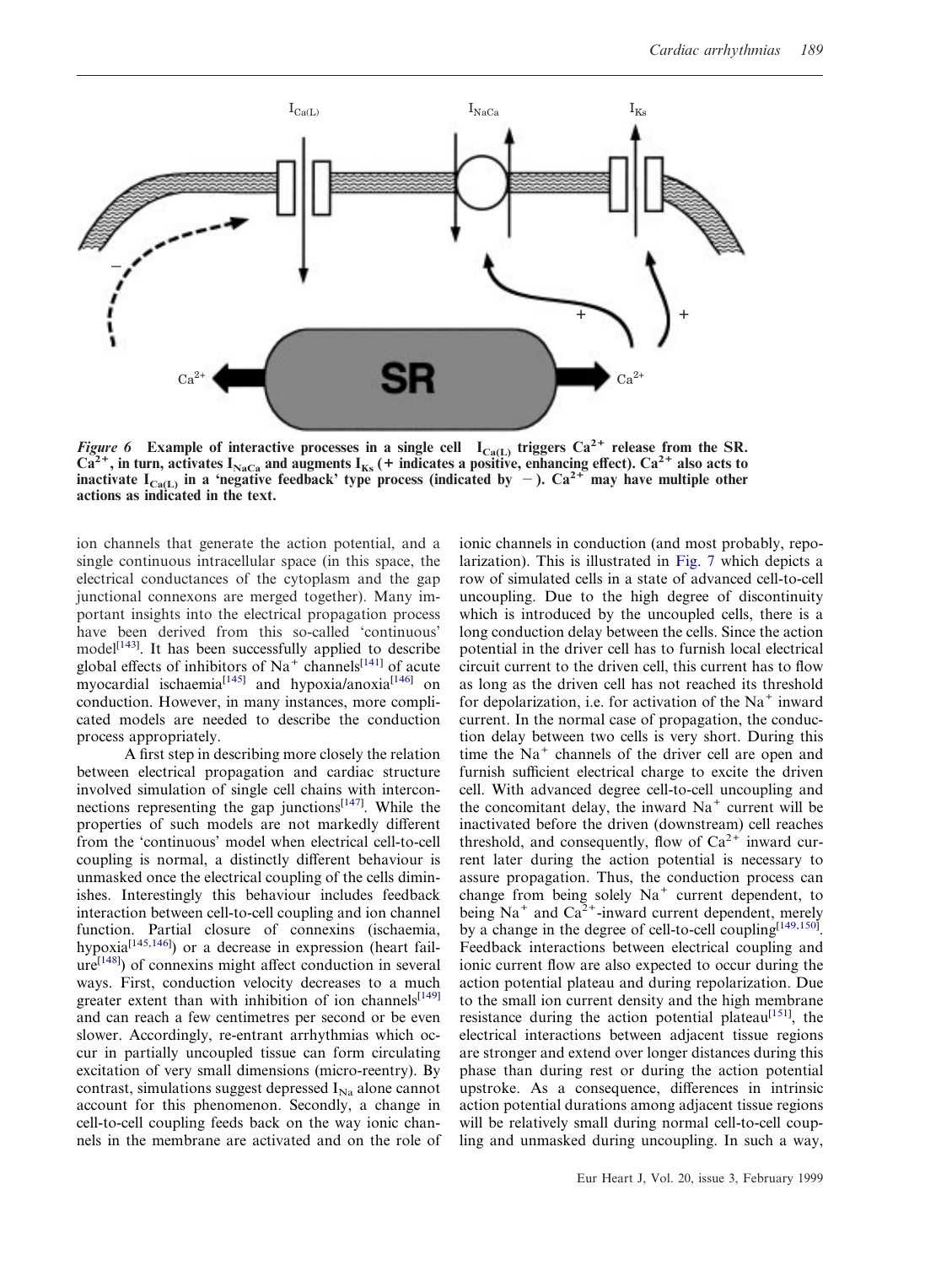

<span id="page-16-0"></span>*Figure 7* Involvement of  $I_{Ca(L)}$  and  $I_{Na}$  in propagation The middle **panel illustrates schematically a column of 4 cells connected by gap junctions. Propagation during normal cell-to-cell coupling is depicted by the action potential upstrokes in the left row. Note that normal propagation is relatively continuous, i.e. major delays between the excitation of subsequent cells are absent. Propagation during advanced cell-to-cell uncoupling at a propagation velocity which amounts to 1/10 of normal velocity is shown in the left column. In this case propagation is highly discontinuous, i.e. the membrane sites in a single cell are activated almost simultaneously and a long conduction delay exists between subsequent cells. Due to this delay, the action potential upstroke of the driven cell occurs at a time when the driver** cell is at its early plateau phase (red). Therefore  $I_{C_2(I)}$  is necessary to **support propagation.**

the reduction of electrotonic interaction by cell-to-cell uncoupling is predicted to unmask intrinsic heterogeneities in repolarization with both events serving to promote reentrant arrhythmias.

### *Interaction between tissue structure and ion channel function*

As with the discrete pattern of gap junctions at the microscopic level, the macroscopic cardiac structure introduces obstacles and discontinuities for propagating electrical waves. Typical examples of discontinuities are branching fibres (Purkinje system, atrial trabecula) and/or connective tissue layers (remodelled ventricular tissue in infarcted and/or hypertrophic hearts, normal midmural layers of normal hearts<sup>[\[152\]](#page-21-10)</sup>, ventricular trabecula in ageing myocardium<sup>[\[153\]](#page-21-11)</sup>). Such discontinuities have been shown to affect membrane channel function. In any situation where electrical waves propagate through anatomically *discontinuous* tissue and emerge from an isthmus $[154]$ , turn around the end of an obstacle<sup>[\[155\]](#page-21-13)</sup>, or emerge from a small fibre into a large tissue mass<sup>[\[156](#page-21-14)[,157\]](#page-21-15)</sup>, the propagating wave becomes *curved*. In a curved wavefront, the mismatch between the

excitatory local current produced by the excited cells upstream, and the electrical load of the non-excited cells ahead of the wavefront downstream affects both conduction velocity and the activation of ionic currents. At a convex wavefront, this mismatch will lead to a local conduction delay and to a localized increase of the amount of depolarizing inward current<sup>[\[156\]](#page-21-14)</sup>. Conversely, at a concave wavefront (or, similarly, at a site of collision) conduction velocity will locally increase and the inward current will be locally reduced<sup>[\[158\]](#page-21-16)</sup>. This dependence of ionic current activation on wavefront curvature is likely to be responsible for the larger effects of inhibitors which bind to open  $Na<sup>+</sup>$  channels at sites where the propagation wave is convex than at sites where it is linear<sup>[\[159\]](#page-21-17)</sup>. The curvature of the wavefront will also play an important role in determining the ionic channels involved in impulse propagation. Thus, at divergence points, if the wavefront is markedly curved, large local conduction delays result. As with the case of advanced cell-to-cell uncoupling (see [Fig. 7\)](#page-16-0), the  $Ca^{2+}$ inward current then becomes essential for propagation, and application of  $Ca^{2+}$  entry blockers produces local-ized conduction block<sup>[\[160\]](#page-21-18)</sup>. Interestingly, the interaction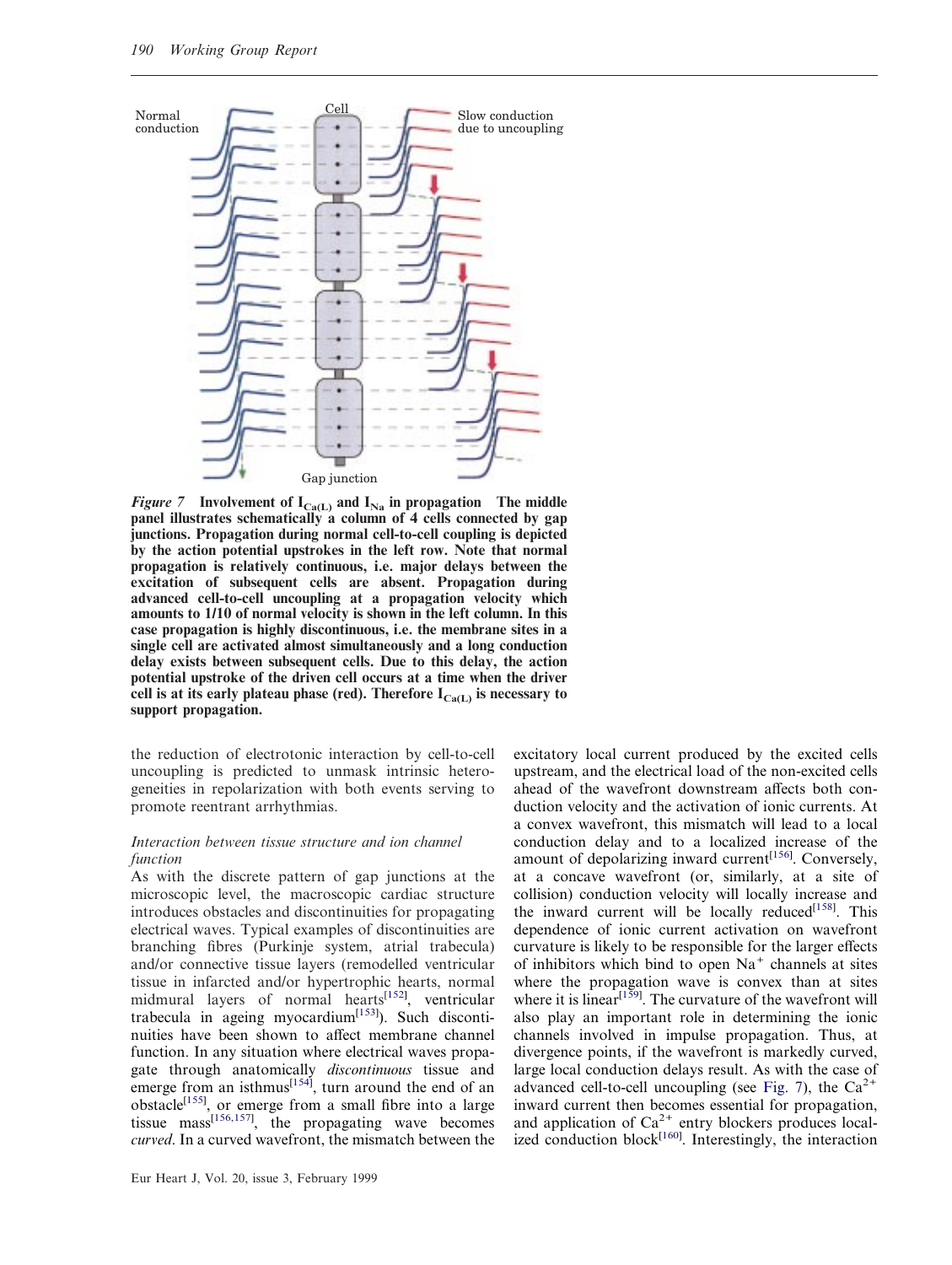between the macroscopic tissue architecture and excitation, leading to local divergence or convergence of wavefronts and changes in ion channel function, is further modulated by the degree of local gap junctional coupling[\[161\]](#page-21-1).

### *Prospective*

In the near future most genes responsible for inherited arrhythmogemic conditions will be identified and the genomic structure of disease-related genes will also be defined. This will produce results that are needed for successful management of patients and families. One major result will be the definition of the 'molecular epidemiology' of inherited arrhythmogenic conditions. Qualitative statements such as 'rare' or 'common' should be replaced by actual numbers defining the prevalence of each condition in the general population and the relative prevalence of each variant of a disease.

The availability of screening methods with sensitivity and specificity close to 100%, combined with complete clinical information prospectively collected, will define the penetrance of each disease and, within a disease, of each genetic variant. This will lead to guidelines for the management of asymptomatic gene carriers based on the predicted risk of becoming asymptomatic.

Given the very large number of mutations associated with arrhythmogenic disorders, it may be more realistic to study carefully the larger group of individuals with defects in the same gene rather than attempting to define genotype–phenotype correlations for each mutation. If distinctive features are identified that segregate patients with specific genetic variants of the same disease, gene-specific therapy may result.

The identification of the genetic or environmental factors that modulate the expression of these diseases and understanding the mechanisms whereby relatives with the identical mutation can have a radically different clinical history, will also be useful for patient management.

An intriguing aspect of investigating the molecular bases of inherited arrhythmogenic disorders lies in the hope that information provided by studies of relatively rare inherited conditions may help elucidate mechanisms for the acquired variants. The importance of the discovery of the gene for familial atrial fibrillation, for example, will be enhanced if it will lead to an understanding of the causes of the much more prevalent 'lone' (and even disease-associated) atrial fibrillation. Similarly, recent data suggest that the acquired long QT syndrome may develop in individuals carrying otherwise apparently 'mild' mutations in long QT syndromerelated genes. Polymorphisms of these genes could also predispose to other acquired arrhythmias.

Finally, the step from defective gene function to the clinically manifest arrhythmias involves further complexities related to the environment in which the abnormal proteins exert their function. Further study of the multiple interactions among ion channels, pumps

and exchangers on one hand and the structure and connectivity of the cellular network on the other should improve our understanding of the mechanisms that determine the occurrence of the electrical disturbances that lead to lethal arrhythmias.

We would like to thank Mrs Lilly Lehmann-Bircher for her help with the Figures. We thank Mrs Natalie Pirelli and Mrs Valerie Gambier for the organization of the logistical aspects.

### **References**

- <span id="page-17-0"></span>[1] Schwartz PJ. Idiopathic long QT syndrome: progress and questions. Am Heart J 1985; 109: 399–411.
- <span id="page-17-1"></span>Schwartz PJ, Locati EH, Napolitano C, Priori SG. The long QT syndrome. In: Zipes DP, Jalife J, eds. Cardiac electrophysiology. From cell to bedside. Philadelphia: WB Saunders Co, 1995: 788–811.
- <span id="page-17-2"></span>[3] Romano C, Gemme G, Pongiglione R. Aritmie cardiache rare dell'eta` pediatrica. Clin Pediatr 1963; 45: 658–83.
- <span id="page-17-3"></span>[4] Jervell A, Lange-Nielsen F. Congenital deaf-mutism, functional heart disease with prolongation of the Q-T interval and sudden death. Am Heart J 1957; 54: 59–68.
- <span id="page-17-4"></span>[5] Wang Q, Curran ME, Splawski I *et al*. Positional cloning of a novel potassium channel gene: KVLQT1 mutations cause cardiac arrhythmias. Nat Genet 1996; 12: 17–23.
- <span id="page-17-6"></span>[6] Jiang C, Atkinson D, Towbin JA *et al*. Two long QT syndrome loci map to chromosomes 3 and 7 with evidence for further heterogeneity. Nat Genet 1994; 8: 141–7.
- [7] Towbin JA, Li, H, Taggart RT, Lehmann MH *et al*. Evidence of genetic heterogeneity in Romano–Ward long QT syndrome. Analysis of 23 families. Circulation 1994; 90: 2635–44.
- <span id="page-17-5"></span>[8] Schott JJ, Peltier S, Foley P *et al*. Mapping of a new gene for the LQTS syndrome. Am J Hum Genet 1995; 57: 1114–22.
- <span id="page-17-7"></span>[9] Wang Q, Shen J, Splawski I *et al*. SCN5A mutations associated with an inherited cardiac arrhythmia, long QT syndrome. Cell 1995; 80: 805–11.
- <span id="page-17-15"></span>[10] Bennett PB, Yazawa K, Makita N, George AJ. Molecular mechanism for an inherited cardiac arrhythmia. Nature 1995; 376: 683–5.
- <span id="page-17-8"></span>[11] Dumaine R, Wang Q, Keating MT *et al*. Multiple mechanisms of Na<sup>+</sup> channel-linked long-QT syndrome. Circ Res 1996; 78: 916–24.
- <span id="page-17-9"></span>[12] Curran ME, Splawski I, Timothy KW, Vincent GM, Green ED, Keating MT. A molecular basis for cardiac arrhythmia: HERG mutations cause long QT syndrome. Cell 1995; 80: 795–803.
- [13] Sanguinetti MC, Curran ME, Zou A *et al*. Coassembly of KvLQT1 and minK  $(IsK)$  proteins to form cardiac  $I(Ks)$ potassium channel. Nature 1996; 384: 80–3.
- <span id="page-17-10"></span>[14] Barhanin J, Lesage F, Guillemare E, Fink M, Lazdunski M, Romey G. K(V)LQT1 and 1sK (minK) proteins associate to form the I(Ks) cardiac potassium current. Nature 1996; 384: 78–80.
- <span id="page-17-11"></span>[15] Splawski I, Tristani-Firouzi M, Lehmann MH, Sanguinetti MC, Keating MT. Mutations in the hminK gene cause long-QT syndrome and suppress  $I_{Ks}$  function. Nature Genet 1997; 17: 338–40.
- <span id="page-17-12"></span>[16] Schulze-Bah E, Wang Q, Wedekind H, Haverkamp W, Chen Q, Sun Y. KCNE1 mutations cause Jervell and Lange-Nielsen syndrome. Nature Genet 1997; 17: 267–8.
- <span id="page-17-13"></span>[17] De Jager T, Corbett CH, Badenhorst JC, Brink PA, Corfield VA. Evidence of a long QT founder gene with varying phenotypic expression in South African families. J Med Genet 1996; 33: 567-73.
- <span id="page-17-14"></span>[18] Napolitano C, Priori SG, Schwartz PJ *et al*. Identification of a mutational hot spot in HERG-related long QT-syndrome (LQT2). Phenotypic implications (Abstr). Circulation 1997; 96: I-212.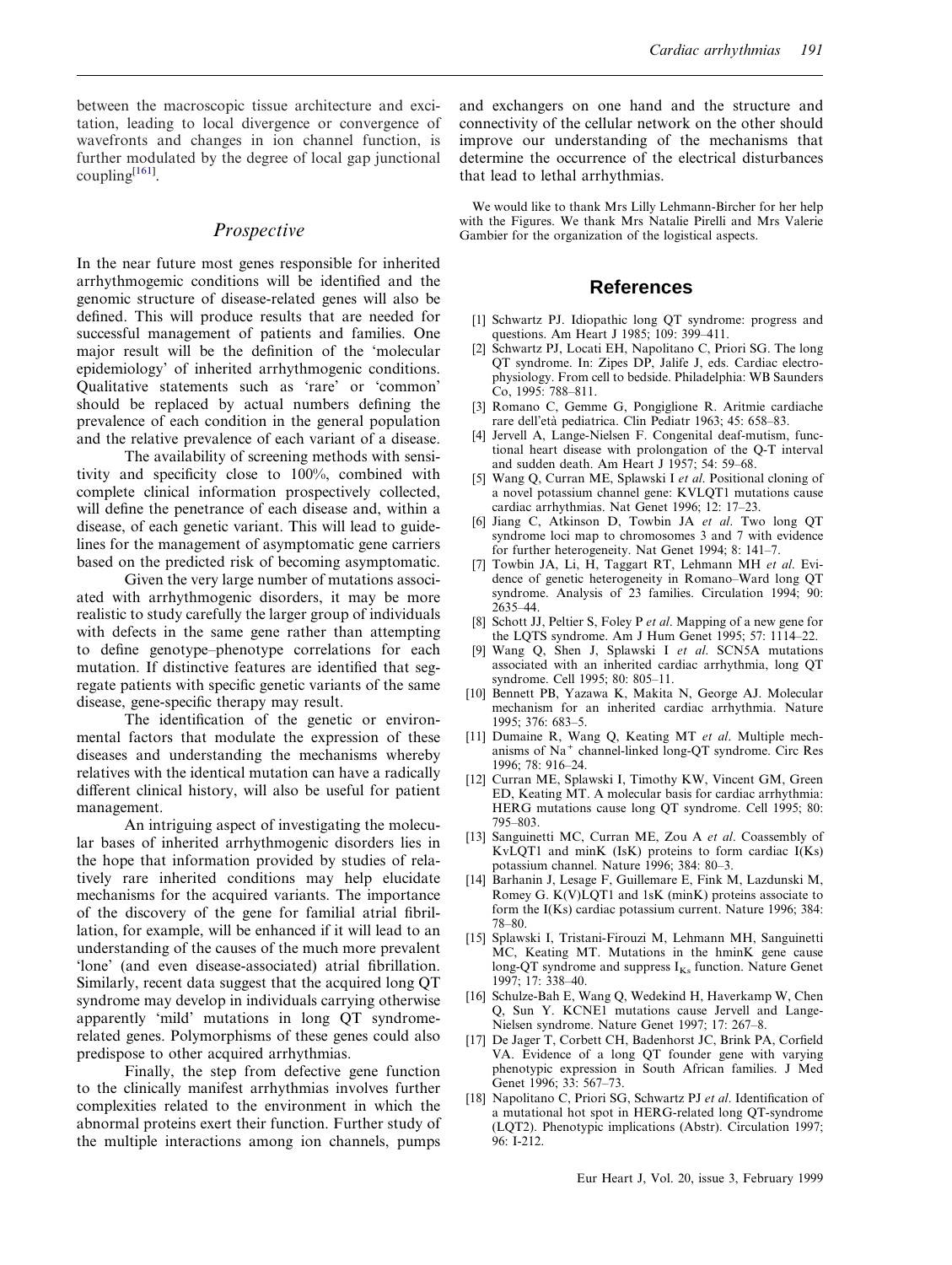- <span id="page-18-8"></span>[19] Neyroud N, Tesson F, Denjoy I *et al*. A novel mutation in the potassium channel gene KVLQT1 causes the Jervell and Lange-Nielsen cardioauditory syndrome. Nat Genet 1997; 15: 186–9.
- <span id="page-18-9"></span>[20] Splawski I, Timothy KW, Vincent GM, Atkinson DL, Keating MT. Molecular basis of the long-QT syndrome associated with deafness. N Engl J Med 1997; 336: 1562–7.
- <span id="page-18-11"></span>[21] Priori SG, Schwartz PJ, Napolitano C *et al*. A recessive variant of the Romano–Ward long QT syndrome? Circulation 1998; 97: 2420–5.
- <span id="page-18-12"></span>[22] Vincent GM, Timothy KM, Leppert M, Keating M. The spectrum of symptoms and QT intervals in carriers of the gene for long QT syndrome. N Engl J Med 1992; 327: 846–52.
- [23] Donger C, Denjoy I, Berthet M *et al*. KVLQT1 C-terminal missense mutation causes a forme fruste long-QT syndrome. Circulation 1997; 96: 2778–81.
- [24] Priori SG, Napolitano C, Casari G, Bloise R, Schwartz PJ. Variable penetrance in the long QT syndrome. Impact on diagnosis (Abstr). PACE 1998; 38.
- <span id="page-18-13"></span>[25] Neyroud N, Denjoy I, Donger C *et al*. Heterozygous mutation in the pore of potassium channel gene KvLQT1 causes an apparent normal phenotype in long QT syndrome. Eur J Hum Genet 1998; 6: 129–33.
- <span id="page-18-14"></span>[26] Sanguinetii MC, Curran ME, Spector PS, Keating MT. Spectrum of HERG K<sup>+</sup>-channel dysfunction in an inherited cardiac arrhythmia. Proc Natl Acad Sci USA 1996; 93: 2208–12.
- <span id="page-18-15"></span>[27] Chouabe C, Neyroud N, Guiceney P, Lazdunski M, Romey G, Barhanin J. Properties of KvLQT1 K channel mutations in Romano–Ward and Jervell and Lange-Nielsen inherited cardiac arrhythmias. EMBO J 1997; 17: 5472–9.
- <span id="page-18-16"></span>[28] Schwartz PJ, Moss AL, Priori SG *et al*. Gene-specific influence on the triggers for cardiac arrest in the long QT syndrome (Abstr). Circulation 1997; 96: I-212.
- <span id="page-18-17"></span>[29] Schwartz PJ, Priori SG, Locati EH *et al*. Long QT syndrome patients with mutations of the SCN5A and HERG genes have differential responses to Na<sup>+</sup> channel blockade and to increases in heart rate. Implications for gene-specific therapy. Circulation 1995; 92: 3381–6.
- <span id="page-18-18"></span>[30] Compton SJ. OT interval shortening by lidocaine in chromosome 7-linked long QT syndrome (LQTS) (Abstr). PACE  $1997: 20: 1060$
- <span id="page-18-19"></span>[31] Compton SJ, Lux RL, Ramsey MR *et al*. Genetically defined therapy of inherited long-QT syndrome. Correction of abnormal repolarization by potassium. Circulation 1996; 94: 1018–22.
- <span id="page-18-20"></span>[32] Schwartz PJ, Moss AJ. QT interval prolongation. What does it mean? J Cardiovasc Med 1982; 7: 1317–30.
- <span id="page-18-21"></span>[33] Priori SG, Diehl L, Schwartz PJ. Torsade de pointes. In: Podrid PJ, Kowey PR, eds. Cardiac arrhythmia, mechanisms, diagnosis and management. Baltimore: Williams & Wilkins, 1995: 951–63.
- <span id="page-18-22"></span>[34] Schulze-Bahr E, Haverkamp W, Hördt M et al. A genetic basis for quinidine-induced (acquired) long QT syndrome (Abstr). Eur Heart J 1997; 18: 29.
- <span id="page-18-23"></span>[35] Napolitano C, Priori SG, Schwartz PJ *et al*. Identification of a long QT sydrome molecular defect in drug-induced torsade de pointes (Abstr). Circulation 1997; 96: 211.
- <span id="page-18-24"></span>[36] Spirito P, Seidman CE, McKenna WJ, Maron BJ. The management of hypertrophic cardiomyopathy. N Engl J Med 1997; 336: 775–85.
- <span id="page-18-6"></span>[37] Geisterfer LA, Kass S, Tanigawa G *et al*. A molecular basis for familial hypertrophic cardiomyopathy: a beta cardiac myosin heavy chain gene missense mutation. Cell 1990; 62: 999–1006.
- <span id="page-18-2"></span>[38] Poetter K, Jiang H, Hassanzadeh S *et al*. Mutation in either the essential or regulatory light chains of myosin are associated with a rare myopathy in human heart and skeletal muscle. Nat Genet 1996; 13: 63–9.
- <span id="page-18-0"></span>[39] Thierfelder L, Watkins H, MacRae C *et al*. Alphatropomyosin and cardiac troponin T mutations cause

Eur Heart J, Vol. 20, issue 3, February 1999

familial hypertrophic cardiomyopathy: a disease of the sarcomere. Cell 1994; 77: 701-12.

- <span id="page-18-4"></span>[40] Bonne G, Carrier L, Bercovici J *et al*. Cardiac myosin binding protein-C gene splice acceptor site mutation is associated with familial hypertrophic cardiomyopathy. Nat Genet 1995; 11: 438–40.
- <span id="page-18-5"></span>[41] Watkins H, Conner D, Thierfelder L *et al*. Mutations in the cardiac myosin binding protein-C gene on chromosome 11 cause familial hypertrophic cardiomyopathy. Nat Genet 1995; 11: 434–7.
- <span id="page-18-7"></span>[42] Kimura A, Harada H, Park JE *et al*. Mutations in the cardiac troponin I gene associated with hypertrophic cardiomyopathy. Nat Genet 1997; 16: 379–82.
- <span id="page-18-3"></span>[43] MacRae CA, Ghaisas N, Kass S *et al*. Familial hypertrophic cardiomyopathy with Wolff-Parkinson-White syndrome maps to a locus on chromosome 7p3. Clin Invest 1995; 96: 1216–20.
- <span id="page-18-25"></span>[44] Schwartz K, Carrier L, Guicheney P, Komajda M. Molecular basis of familial cardiomyopathies. Circulation 1995; 91: 532–40.
- <span id="page-18-26"></span>[45] Vikstrom KL, Leinwand LA. Contractile protein mutations and heart disease. Curr Opin Cell Biol 1996; 8: 97–105.
- <span id="page-18-27"></span>[46] Carrier L, Bonne G, Bahrend E *et al*. Organization and sequence of human cardiac myosin binding protein C gene (MYBPC3) and identification of mutations predicted to produce truncated proteins in familial hypertrophic cardiomyopathy. Circ Res 1997; 80: 427–34.
- <span id="page-18-28"></span>[47] Cuda G, Fananapazir L, Zhu WS, Sellers JR, Epstein ND. Skeletal muscle expression and abnormal function of *â*myosin in hypertrophic cardiomyopathy. J Clin Invest 1993;  $91 \cdot 2861 - 5$
- [48] Lankford EB, Epstein ND, Fananapazir L, Sweeney HL. Abnormal contractile properties of muscle fibers expressing *â*-myosin heavy chain gene mutations in patients with hypertrophic cardiomyopathy. J Clin Invest 1995; 95: 1409–14.
- <span id="page-18-29"></span>[49] Sweeney HL, Straceski AJ, Leinwand LA, Tikunov BA, Faust L. Heterologous expression of a cardiomyopathic myosin that is defective in its actin interaction. J Biol Chem  $1994 \cdot 269 \cdot 1603 - 5$
- [50] Watkins H, Rosenzweig A, Hwang DS *et al*. Characteristics and prognostic implications of myosin missense mutations in familial hypertrophic cardiomyopathy. N Engl J Med 1992; 326: 1108–14.
- [51] Dausse E, Komajda M, Fetler L *et al*. Familial hypertrophic cardiomyopathy. Microsatellite haplotyping and identification of a hot spot for mutations in the  $\beta$ -myosin heavy chain gene. J Clin Invest 1993; 92: 2807–13.
- <span id="page-18-30"></span>[52] Epstein ND, Cohn GM, Cyran F, Fananapazir L. Differences in clinical expression of hypertrophic cardiomyopathy associated with two distinct mutations in the *â*-myosin heavy chain gene. A 908Leu-Val mutation and a 403Arg-Gln mutation. Circulation 1992; 86: 345–52.
- <span id="page-18-31"></span>[53] Charron P, Dubourg O, Desnos M *et al*. Genotype– phenotype correlations in familial hypertrophic cardiomyopathy: A comparison between mutations in the cardiac protein-C and the beta-myosin heavy chain genes. Eur Heart J 1998; 19: 139–45.
- <span id="page-18-1"></span>[54] Watkins H, McKenna WJ, Thierfelder L *et al*. Mutations in the genes for cardiac troponin T and tropomyosin in hypertrophic cardiomyopathy. N Engl J Med 1995; 332: 1058–64.
- [55] Forissier JF, Carrier L, Farza H *et al*. Codon 102 of the cardiac troponin T gene is a putative hot spot for mutations in familial hypertrophic cardiomyopathy. Circulation 1996; 94: 3069–73.
- <span id="page-18-32"></span>[56] Moolman JC, Corfield VA, Posen B *et al*. Sudden death due to troponin T mutations. J Am Coll Cardiol 1997; 29: 549–55.
- <span id="page-18-33"></span>[57] Basso C, Thiene G, Corrado D, Angelini A, Nava A, Valente M. Arrhythmogenic right ventricular cardiomyopathy. Dysplasia, dystrophy, or myocarditis? Circulation 1996; 94: 983–91.
- <span id="page-18-10"></span>[58] Coonar AS, Protonotarios N, Tsatsopoulou A *et al*. Gene for arrhythmogenic right ventricular cardiomyopathy with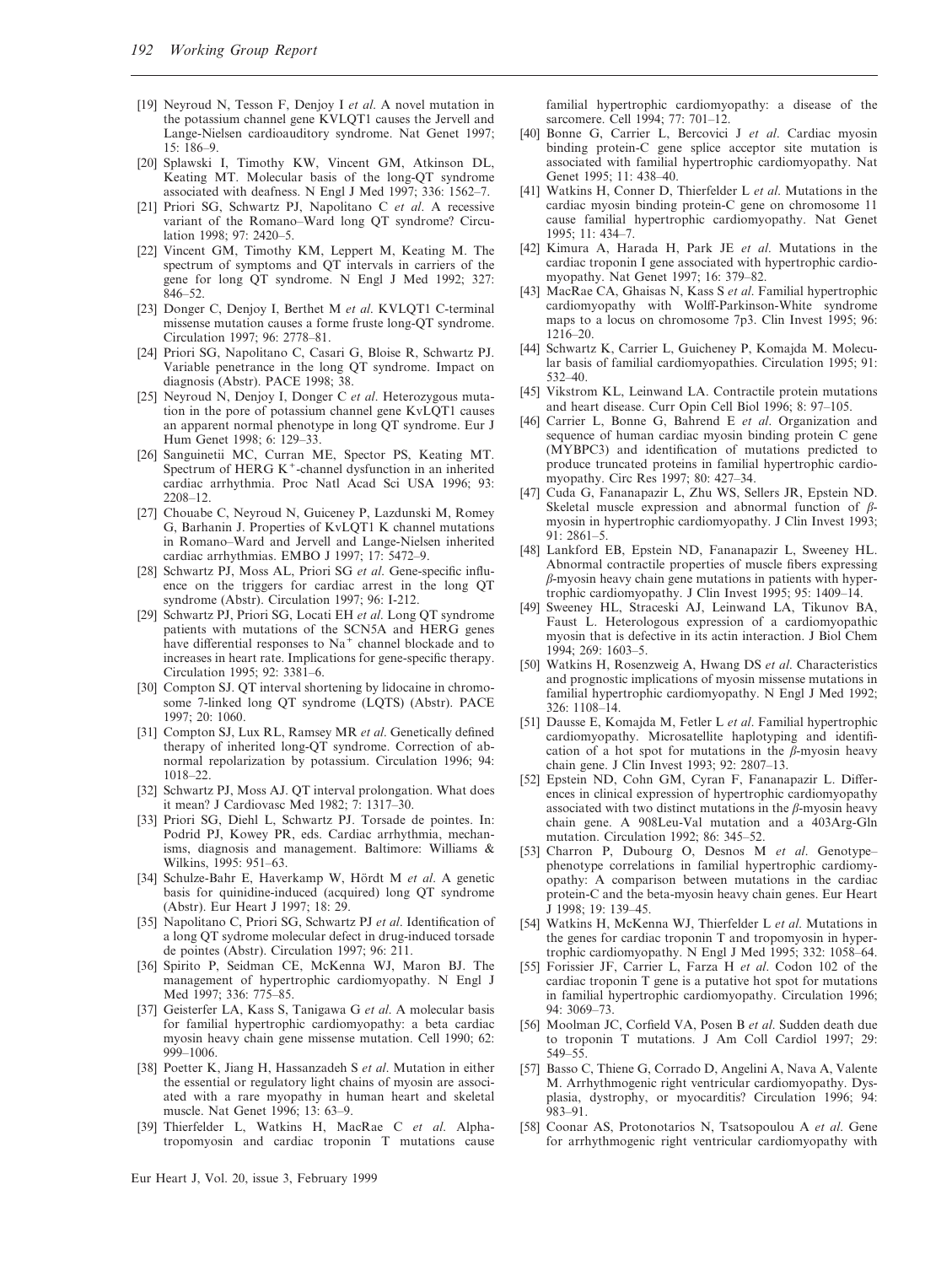diffuse nonepidermolytic palmoplantar keratoderma and woolly hair (Naxos disease) maps to chromosome 17q21. Circulation 1998; 97: 2049–58.

- <span id="page-19-17"></span>[59] Rampazzo A, Nava A, Danieli GA *et al*. The gene for arrhythmogenic right ventricular cardiomyopathy maps to chromosome 14q23–q24. Hum Mol Genet 1994; 3: 959–62.
- <span id="page-19-16"></span>[60] Severini GM, Krajinovic M, Pinamonti B *et al*. A new locus for arrhythmogenic right ventricular dysplasia on the long arm of chromosome 14. Genomics 1996; 31: 193–200.
- <span id="page-19-15"></span>[61] Rampazzo A, Nava A, Erne P *et al*. A new locus for arrhythmogenic right ventricular cardiomyopathy (ARVD2) maps to chromosome 1q42–q43. Hum Mol Genet 1995; 4: 2151–4.
- <span id="page-19-18"></span>[62] Rampazzo A, Nava A, Miorin M *et al*. ARVD4, a new locus for arrhythmogenic right ventricular cardiomyopathy maps to chromosome 2 long arm. Genomics 1997; 45: 259–63.
- <span id="page-19-20"></span>[63] Michels VV, Moll PP, Miller FA *et al*. The frequency of familial dilated cardiomyopathy in a series of patients with idiopathic dilated cardiomyopathy. N Engl J Med 1992; 326: 77–82.
- <span id="page-19-21"></span>[64] Stamato NJ, O'Connell JB, Murdock DK, Moran JF, Loeb HS, Scanlon PJ. The response of patients with complex ventricular arrhythmias secondary to dilated cardiomyopathy to programmed electrical stimulation. Am Heart J 1986; 112: 505–8.
- <span id="page-19-22"></span>[65] Stevenson WG, Stevenson LW, Weiss J, Tillisch JH. Inducible ventricular arrhythmias and sudden death during vasodilator therapy of severe heart failure. Am Heart J 1988; 116: 1447–54.
- <span id="page-19-23"></span>[66] Schultz KR, Garjarski RJ, Pignatelli R *et al*. Genetic heterogenity in familial dilated cardiomyopathy. Biochem Mol Med 1995: 56: 87–93.
- <span id="page-19-24"></span>[67] Towbin JA, Hejtmancik JF, Brink P *et al*. X-linked dilated cardiomyopathy. Molecular genetic evidence of linkage to the Duchenne muscular dystrophy (dystrophin) gene at the Xp21 locus. Circulation 1993; 87: 1854–65.
- <span id="page-19-3"></span>[68] Ortiz LR, Li H, Su J, Goytia V, Towbin JA. Evidence for a dystrophin missense mutuation as a cause of X-linked dilated cardiomyopathy. Circulation 1997; 95: 2434–40.
- <span id="page-19-4"></span>[69] Bione S, D'Adamo P, Maestrini E, Gedeom AK, Bolhuis PA, Toniolo D. A novel X-linked gene, G4·5. is responsible for Barth syndrome. Nat Genet 1996; 12: 385–9.
- <span id="page-19-0"></span>[70] Muntoni F, Cau M, Ganau A *et al*. Deletion of the dystrophin muscle-promoter region associated with X-linked dilated cardiomyopathy. N Engl J Med 1993; 329: 921–5.
- <span id="page-19-1"></span>[71] Muntoni F, Wilson L, Marrosu G *et al*. A mutuation in the dystrophin gene selectively affecting dystrophin expression in the heart. J Clin Invest 1995; 96: 693–9.
- <span id="page-19-2"></span>[72] Milasin J, Muntoni F, Severini GM *et al*. A point mutation in the 5\* splice site of the dystrophin gene first intron responsible for X-linked dilated cardiomyopathy. Hum Mol Genet 1996; 5: 73–9.
- <span id="page-19-5"></span>[73] Durand JB, Bachinski LL, Bieling LC *et al*. Localization of a gene responsible for familial dilated cardiomyopathy to chromosome 1q32. Circulation 1995; 92: 3387–9.
- <span id="page-19-6"></span>[74] Siu BL. A novel locus for familial dilated cardiomyopathy on chromosome 2p31. Proceedings of the second world congress of pediatric cardiology and cardiac surgery 1997.
- <span id="page-19-7"></span>[75] Krajinovic M, Pinamonti B, Sinagra G *et al*. Linkage of familial dilated cardiomyopathy to chromosome 9. Heart Muscle Disease Study Group. Am J Hum Genet 1995; 57: 846–52.
- <span id="page-19-8"></span>[76] Bowles KR, Gajarski R, Porter P *et al*. Gene mapping of familial autosomal dominant dilated cardiomyopathy to chromosome 10q21–23. J Clin Invest 1996; 98: 1355–60.
- <span id="page-19-11"></span>[77] Kass S, MacRae C, Graber HL *et al*. A gene defect that causes conduction system disease and dilated cariomyopathy maps to chromosome 1p1–1q1. Nat Genet 1994; 7: 546–51.
- <span id="page-19-9"></span>[78] Olson TM, Keating MT, Keating MT, Mapping a cardiomyopathy locus to chromosome 3p22–p25. J Clin Invest 1996; 97: 528–32.
- <span id="page-19-10"></span>[79] Olson TM, Michels VV, Thibodeau SN, Tai YS, Keating MT. Actin mutations in dilated cardiomyopathy a heritable form of heart failure. Science 1998; 280: 750–3.
- <span id="page-19-25"></span>[80] Consensus statement of the Joint Steering Committees of UCARE and of IVF-US, Bardy GH, Bigger Jr JT, Borggrefe M *et al*. Survivors of out-of-hospital cardiac arrest with apparently normal heart: need for definition and standardized clinical evaluation. Circulation 1997; 95: 265–72.
- <span id="page-19-26"></span>[81] Brugada P, Brugada J. Right bundle branch block, persistent ST segment elevation and sudden cardiac death: a distinct clinical and electrocardiographic syndrome. A multicenter report. J Am Coll Cardiol 1992; 20: 1391–6.
- <span id="page-19-19"></span>[82] Chen Q, Kirsch GE, Zhang D *et al*. Genetic basis and molecular mechanism for idiopathic ventricular fibrillation. Nature 1998; 392: 293–4.
- <span id="page-19-27"></span>[83] Wijffels MC, Kirchhof CJ, Dorland R, Allessie MA. Atrial fibrillation begets atrial fibrillation. A study in awake chronically instrumented goats. Circulation 1995; 92: 1954–68.
- [84] van der Velden HMW, van Zijverden M, van Kempen MJA *et al*. Abnormal expression of the gap junction protein connexin 40 during chronic atrial fibrillation in the goat (Abstr). Circulation 1996; 94: I-593.
- [85] Yue L, Feng J, Gaspo R, Li GR, Nattel S. Ionic remodeling underlying tachycardia-induced atrial fibrillation in dogs (Abstr). Circulation 1996; 94: I-592.
- [86] Tieleman RG, De Langen C, Van Geldez IC *et al*. Verapamil reduces tachycardia-induced electrical remodeling of the atria. Circulation 1997; 95: 1945–53.
- <span id="page-19-28"></span>[87] Satoh T, Zipes DP. Unequal atrial stretch in dogs increases dispersion of refractoriness conducive to developing atrial fibrillation. J Cardiovasc Electrophysiol 1996; 7: 833–42.
- <span id="page-19-29"></span>[88] Yue L, Feng J, Gaspo R, Li GR, Wang Z, Nattel S. Ionic remodeling underlying action potential changes in a canine model of atrial fibrillation. Circ Res 1997; 81: 512–25.
- <span id="page-19-12"></span>[89] Burgada R, Tapscott T, Czernuszewicz GZ *et al*. Identification of a genetic locus for familial atrial fibrillation. N Engl J Med 1997; 336: 905–11.
- <span id="page-19-13"></span>[90] Brink PA, Ferreira A, Moolman JC, Weymar HW, Van der Merve PL, Corfield VA. Gene for progressive familial heart block type I maps to chromosome 19q13. Circulation 1995; 91: 1633–40.
- <span id="page-19-30"></span>[91] Brink AJ, Torrington M. Progressive familial heart block: two types. S Afr Med J 1977; 52: 53–9.
- <span id="page-19-14"></span>[92] De Meeus A, Stephan E, Debrus S *et al*. An isolated cardiac conduction disease maps to chromosome 19q. Circ Res 1995; 77: 735–40.
- <span id="page-19-31"></span>[93] Priori SG. Is long QT syndrome entering the era of molecular diagnosis? Heart 1997; 77: 5–6.
- <span id="page-19-32"></span>[94] Priori SG, Napolitano C, Cantu` F, Brown AM, Schwartz PJ. Differential response to Na<sup>+</sup> channel blockade, *β*-adrenergic stimulation, and rapid pacing in a cellular model mimicking the SCN5A and HERG defects present in the long-QT syndrome. Circ Res 1996; 78: 1009–15.
- <span id="page-19-33"></span>[95] Noda M, Shimizu S, Tanabe T *et al*. Primary structure of Electrophorus electricus sodium channel deduced from cDNA sequence. Nature 1984; 312: 121–7.
- <span id="page-19-34"></span>[96] Deal KK, England SK, Tamkun MM. Molecular physiology of cardiac potassium channels. Physiol Rev 1996; 76: 49–67.
- [97] Hosey MM, Chien AJ, Puri TS. Structure and regulation of L-Type calcium channels. A current assessment of the properties and roles of channel subunits. Trend Cardiovasc Med 1996; 6: 265–73.
- <span id="page-19-35"></span>[98] Roden DM, George Jr A. Structure and function of cardiac sodium and potassium channels. Am J Physiol 1997; 273: H511–H525.
- <span id="page-19-36"></span>[99] Isom LL, Dejongh KS, Catterall WA. Auxiliary subunits of voltage-gated ion channels. Neuron 1994; 12: 1183–94.
- [100] Adelman JP. Proteins that interact with the pore-forming subunits of voltage- gated ion channels. Curr Opin Neurobiol 1995; 5: 286–95.
- <span id="page-19-37"></span>[101] Scannevin RH, Trimmer JS. Cytoplasmic domains of voltage-sensitive  $K^+$  channels involved in mediating protein-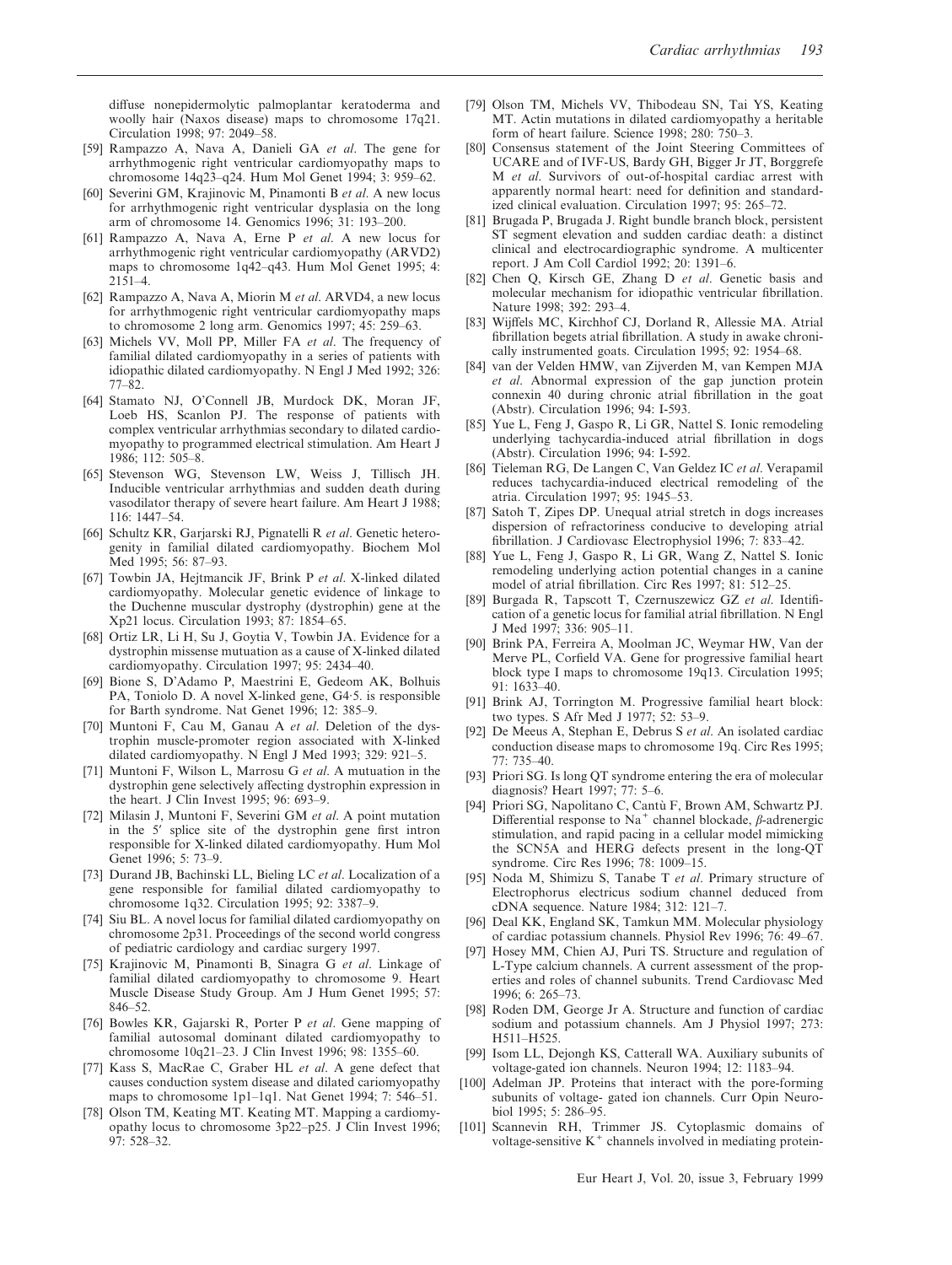protein interactions. Biochem Biophys Res Commun 1997;  $232.585 - 9$ 

- <span id="page-20-0"></span>[102] Sanguinetti MC, Jiang C, Curran ME, Keating MT. A mechanistic link between an inherited and an acquired cardiac arrhythmia: HERG encodes the  $I_{Kr}$  potassium channel. Cell 1995; 81: 299–307.
- <span id="page-20-1"></span>[103] McDonald TV, Yu Z, Ming Z *et al*. A minK-HERG complex regulates the cardiac potassium current  $I_{Kr}$ . Nature 1997; 388: 289–92.
- <span id="page-20-2"></span>[104] Yang T, Kupershmidt S, Roden DM. Anti-minK antisense decreases the amplitude of the rapidly activating cardiac delayed rectifer K<sup>+</sup> current. Circ Res 1995; 77: 1246-53.
- <span id="page-20-3"></span>[105] Dixon JE, Shi W, Wang HS *et al*. Role of the Kv4·3 K<sup>+</sup> channel in ventricular muscle. A molecular correlate for the transient outward current. Circ Res 1996; 79: 659–68.
- <span id="page-20-4"></span>[106] Tyson J, Tranebjærg L, Bellman S *et al*. IsK and KvLQTl: mutation in either of the two subunits of the slow component of the delayed rectifier potassium channel can cause Jervell and Lange-Nielsen syndrome. Hum Mol Genet 1997; 6: 2179–85.
- <span id="page-20-5"></span>[107] Vetter DE, Mann JR, Wangemann P *et al*. Inner ear defects induced by null mutation of the IsK gene. Neuron 1996; 17: 1251–64.
- <span id="page-20-6"></span>[108] Wang L, Feng ZP, Kondo CS, Sheldon RS, Duff HJ. Development changes in the delayed rectifier  $K^+$  channels in mouse heart. Circ Res 1996; 79: 79–85.
- <span id="page-20-7"></span>[109] Davies MP, An RH, Doevendans P, Kubalak S, Chien KR, Kass RS. Developmental changes in ionic channel activity in the embryonic murine heart. Circ Res 1996; 78: 15–25.
- <span id="page-20-8"></span>[110] Lipka LJ, Siegelbaum SA, Robinson RB, Berman MF. An analogue of cAMP mimics developmental change in neonatal rat ventricular myocyte sodium current kinetics. Am J Physiol 1996; 270: H194–H199.
- <span id="page-20-9"></span>[111] Zhang JF, Robinson RB, Siegelbaum SA. Sympathetic neurons mediate developmental change in cardiac sodium channel gating through long-term neurotransmitter action. Neuron 1992; 9: 97–103.
- <span id="page-20-10"></span>[112] Yang T, Roden DM. Regulation of sodium current development in cultured atrial tumor myocytes (AT-1 cells). Am J Physiol 1996; 271: H541–H547.
- <span id="page-20-11"></span>[113] Kupershmidt S, Yang T, Roden DM. Inhibition of *â*-subunit expression prevents development of mature sodium current phenotype in cultured heart cells (Abstr). Circulation 1996; 94: I-287.
- <span id="page-20-12"></span>[114] Malfatto G, Rosen TS, Steinberg SF *et al*. Sympathetic neural modulation of cardiac impulse initiation and repolarization in the newborn rat. Circ Res 1990; 66: 427–37.
- <span id="page-20-13"></span>[115] Zipes DP. Influence of myocardial ischemia and infarction on autonomic innervation of heart. Circulation 1990; 82: 1095–1105.
- <span id="page-20-14"></span>[116] Abrahamsson C, Palmer M, Ljung B *et al*. Induction of rhythm abnormalities in the fetal rat heart. A tentative mechanism for the embryotoxic effect of the class III antiarrhythmic agent almokalant. Cardiovasc Res 1994; 28: 337–44.
- <span id="page-20-15"></span>[117] Delorme B, Dahl E, Jarry GT *et al*. Developmental regulation of connexin 40 gene expression in mouse heart correlates with the differentiation of the conduction system. Dev Dyn 1995; 204: 358–71.
- <span id="page-20-16"></span>[118] Delorme B, Dahl E, Jarry GT *et al*. Expression pattern of connexin gene products at the early developmental stages of the mouse cardiovascular system. Circ Res 1997; 81: 423–37.
- <span id="page-20-17"></span>[119] Wang Z, Fermini B, Nattel S. Delayed rectifier outward current and repolarization in human atrial myocytes. Circ Res 1993; 73: 276–85.
- <span id="page-20-18"></span>[120] Brahmajothi MV, Morales MJ, Liu S, Rasmusson RL, Campbell DL, Strauss HC. In situ hybridization reveals extensive diversity of K<sup>+</sup> channel mRNA in isolated ferret cardiac myocytes. Circ Res 1996; 78: 1083–9.
- <span id="page-20-19"></span>[121] Kupershmidt S, Sutherland M, King D, Magnuson MA, Roden DM. Replacement by homologous recombination of the minK gene with LacZ reveals cell-specific minK expression (Abstr). Biophys J 1997; 72: A226.
- <span id="page-20-20"></span>[122] Antzelevitch C, Sicouri S, Litovsky SH *et al*. Heterogeneity within the ventricular wall. Electrophysiology and pharmacology of epicardial, endocardial, and M cells. Circ Res 1991; 69: 1427–49.
- <span id="page-20-21"></span>[123] Strauss HC, Bigger JJ, Hoffman BF. Electrophysiological and *â*-receptor blocking effects of MJ 1999 on dog and rabbit cardiac tissue. Circ Res 1970; 26: 661–78.
- [124] Roden DM, Hoffman BF. Action potential prolongation and induction of abnormal automaticity by low quinidine concentrations in canine Purkinje fibers. Relationship to potassium and cycle length. Circ Res 1985; 56: 857–67.
- <span id="page-20-22"></span>[125] Liu DW, Antzelevitch C. Characteristics of the delayed rectifer current  $(I_{Kr}$  and  $I_{Ks}$ ) in canine ventricular epicardial, midmyocardial, and endocardial myocytes. A weaker  $I_{Ks}$ contributes to the longer action potential of the M cell. Circ Res 1995; 76: 351–65.
- <span id="page-20-23"></span>[126] Dixon JE, McKinnon D. Quantitative analysis of potassium channel mRNA expression in atrial and ventricular muscle of rats. Circ Res 1994; 75: 252–60.
- <span id="page-20-24"></span>[127] Näbauer M, Beuckelmann DJ, Uberfuhr P, Steinbeck G. Regional differences in current density and rate-dependent properties of the transient outward current in subepicardial and subendocardial myocytes of human left ventricle. Circulation 1996; 93: 168–77.
- <span id="page-20-25"></span>[128] Po S, Roberds S, Snyders DJ, Tamkun MM, Bennett PB. Heteromultimeric assembly of human potassium channels. Molecular basis of a transient outward current? Circ Res 1993; 72: 1326–36.
- <span id="page-20-26"></span>[129] Gros DB, Jongsma HJ. Connexins in mammalian heart function. Bioessays 1996; 18: 719–30.
- <span id="page-20-27"></span>[130] Anumonwo JM, Wang Hz, Trabka JE *et al*. Gap junctional channels in adult mammalian sinus nodal cells. Immunolocalization and electrophysiology. Circ Res 1992; 71: 229–39.
- <span id="page-20-28"></span>[131] Trabka JE, Coombs W, Lemanski LF, Delmar M, Jalife J. Immunohistochemical localization of gap junction protein channels in hamster sinoatrial node in correlation with electrophysiologic mapping of the pacemaker region. J Cardiovasc Electrophysiol 1994; 5: 125–37.
- <span id="page-20-29"></span>[132] ten Velde I, de Jonge B, Verheijck EE, van KM, Analbers L, Gros D, Jongsma HJ. Spatial distribution of connexin43, the major cardiac gap junction protein, visualizes the cellular network for impulse propagation from sinoatrial node to atrium. Circ Res 1995; 76: 802–11.
- <span id="page-20-30"></span>[133] Guerrero PA, Schuessler RB, Davis LM *et al*. Slow ventricular conduction in mice heterozygous for a connexin43 null mutation. J Clin Invest 1997; 99: 1991–8.
- <span id="page-20-31"></span>[134] Kanter HL, Laing JG, Beau SL, Beyer EC, Saffitz JA. Distinct patterns of connexin expression in canine Purkinje fibers and ventricular muscle. Circ Res 1993; 72: 1124–31.
- <span id="page-20-32"></span>[135] Luo CH, Rudy Y. A dynamic model of the cardiac ventricular action potential I. Simulations of ionic currents and concentration changes. Circ Res 1994; 74: 1071–6.
- <span id="page-20-33"></span>[136] Fabiato A. Simulated calcium current can both cause calcium loading in and trigger calcium release from the sarcoplasmic reticulum of a skinned canine cardiac Purkinje cell. J Gen Physiol 1985; 85: 291–320.
- <span id="page-20-34"></span>[137] Yue DT, Backx PH, Imredy JP. Calcium-sensitive inactivation in the gating of single calcium channels. Science 1990; 250: 1735–8.
- <span id="page-20-36"></span>[138] Sipido KR, Callewaert G, Carmeliet E. Inhibition and rapid recovery of  $Ca^{2+}$  current during  $Ca^{2+}$  release from sarcoplasmic reticulum in guinea pig ventricular myocytes. Circ Res 1995; 76: 102–9.
- <span id="page-20-35"></span>[139] Grantham CJ, Cannell MB.  $Ca^{2+}$  influx during the cardiac action potential in guinea pig ventricular myocytes. Circ Res 1996; 79: 194–200.
- [140] Zeng J, Rudy Y. Early afterdepolarizations in cardiac myocytes: mechanism and rate dependence. Biophys J 1995; 68: 949–64.
- <span id="page-20-37"></span>[141] January CT, Riddle JM. Early afterdepolarizations: mechanism of induction and block. A role for L-type  $Ca^{2+}$  current. Circ Res 1989; 64: 977–990.